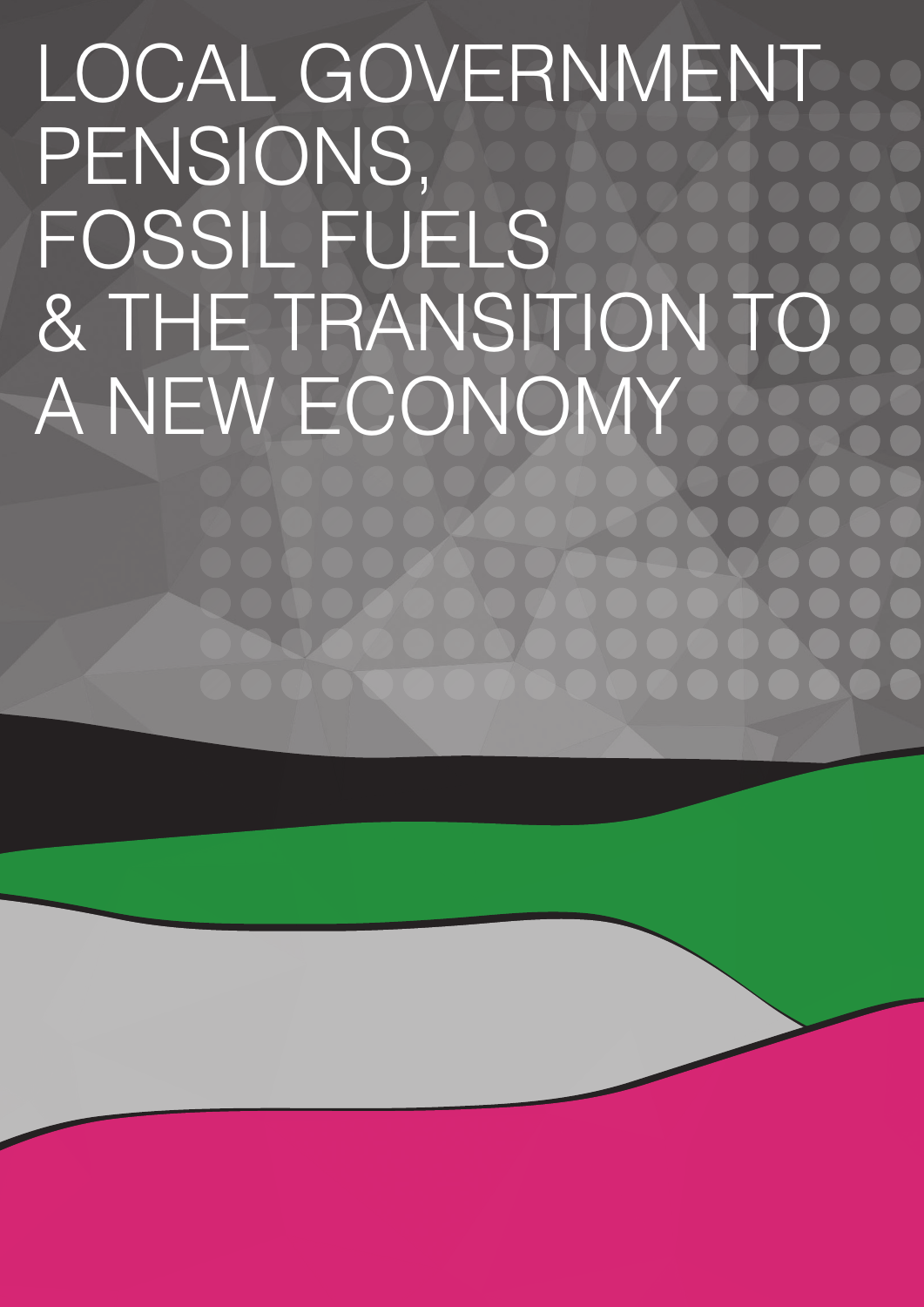## **Contents**

| 1. UK local government & Fossil Fuels         | p. 04 |
|-----------------------------------------------|-------|
| 2. Divest to Reinvest                         | p. 11 |
| 3. Methodology                                | p. 14 |
| 4. Summary Pension Data for local authorities | p. 21 |
| <b>5. Endnotes</b>                            | p. 29 |

Embargoed: 12 noon 24 September 2015 Platform, 350.org, Community Reinvest, Friends of the Earth, Friends of the Earth Scotland

**The full data and this briefing are available online at <http://gofossilfree.org/uk/pensions>**

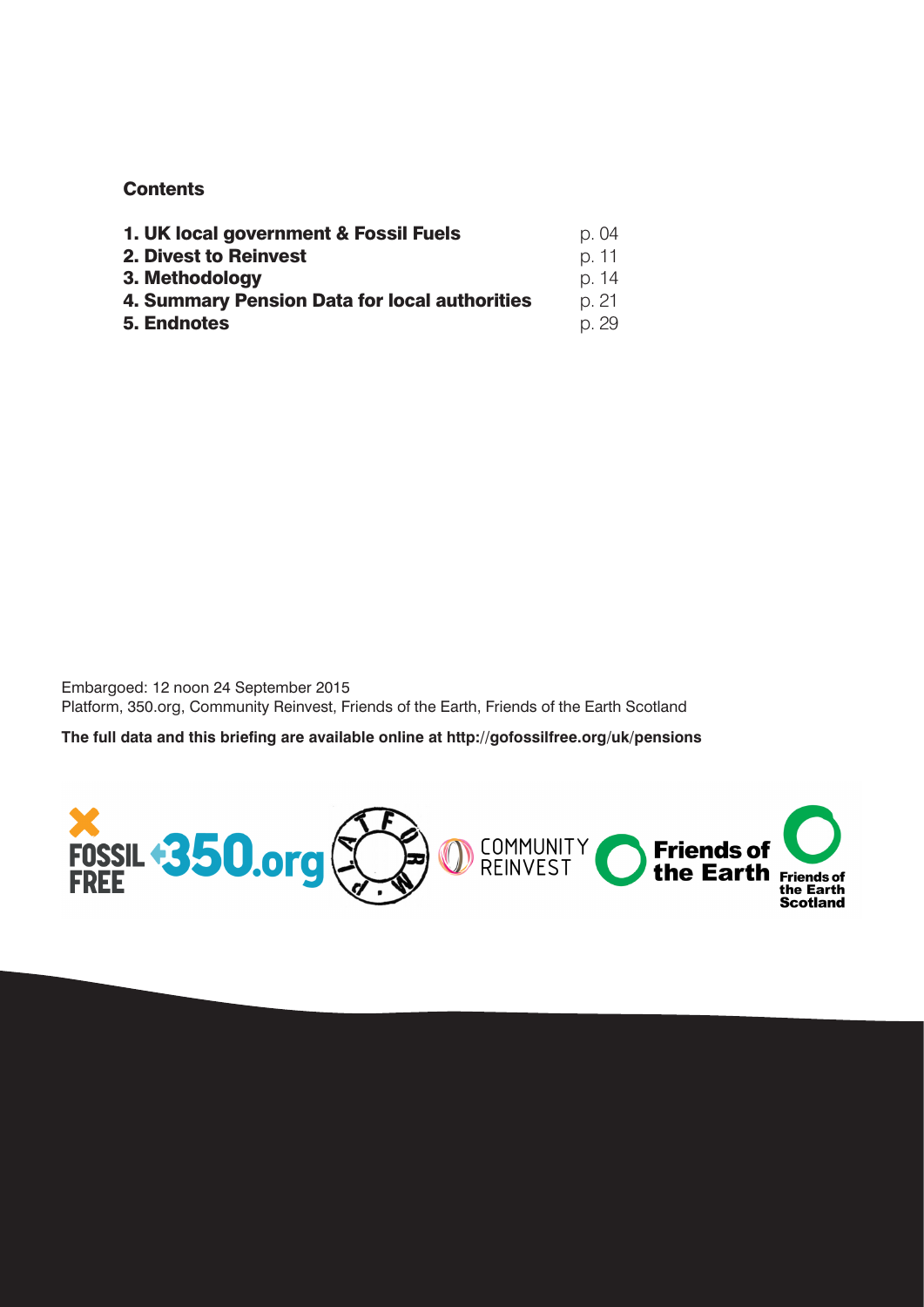Local governments in the UK have pension funds worth over £230 billion. £14 billion of this – over 6% – is invested into fossil fuel corporations. This report analyses the breakdown of investments of all UK local authorities through their 101 pensions funds, responsible for 4.6 million employees. It looks at the impacts of these investments, and the potential alternatives. We know that 80% of the world's oil, coal and gas reserves need to stay in the ground, to prevent catastrophic climate change. Local authorities were at the forefront of divesting from apartheid in the 1980s. City, borough and county councils have the opportunity to lead again, by divesting from fossil fuels.

This is a moral argument. Pensions are for our and our families' future. But that future is threatened by fossil fuel extraction. It is also a financial argument. When governments finally take climate change seriously and legislate to leave fossil fuels in the ground, shares in oil, gas and coal will become worthless. Funds which don't invest in fossil fuels often perform as well or better than fossil-fuel heavy funds, so divestment does not mean that existing pension funds lose out. And it is a public benefit argument. £14 billion could build over 200,000 homes or generate more electricity than Scotland uses. By investing this capital into renewable energy, public transport and social housing, local government could create jobs and boost local economies, while protecting pensions.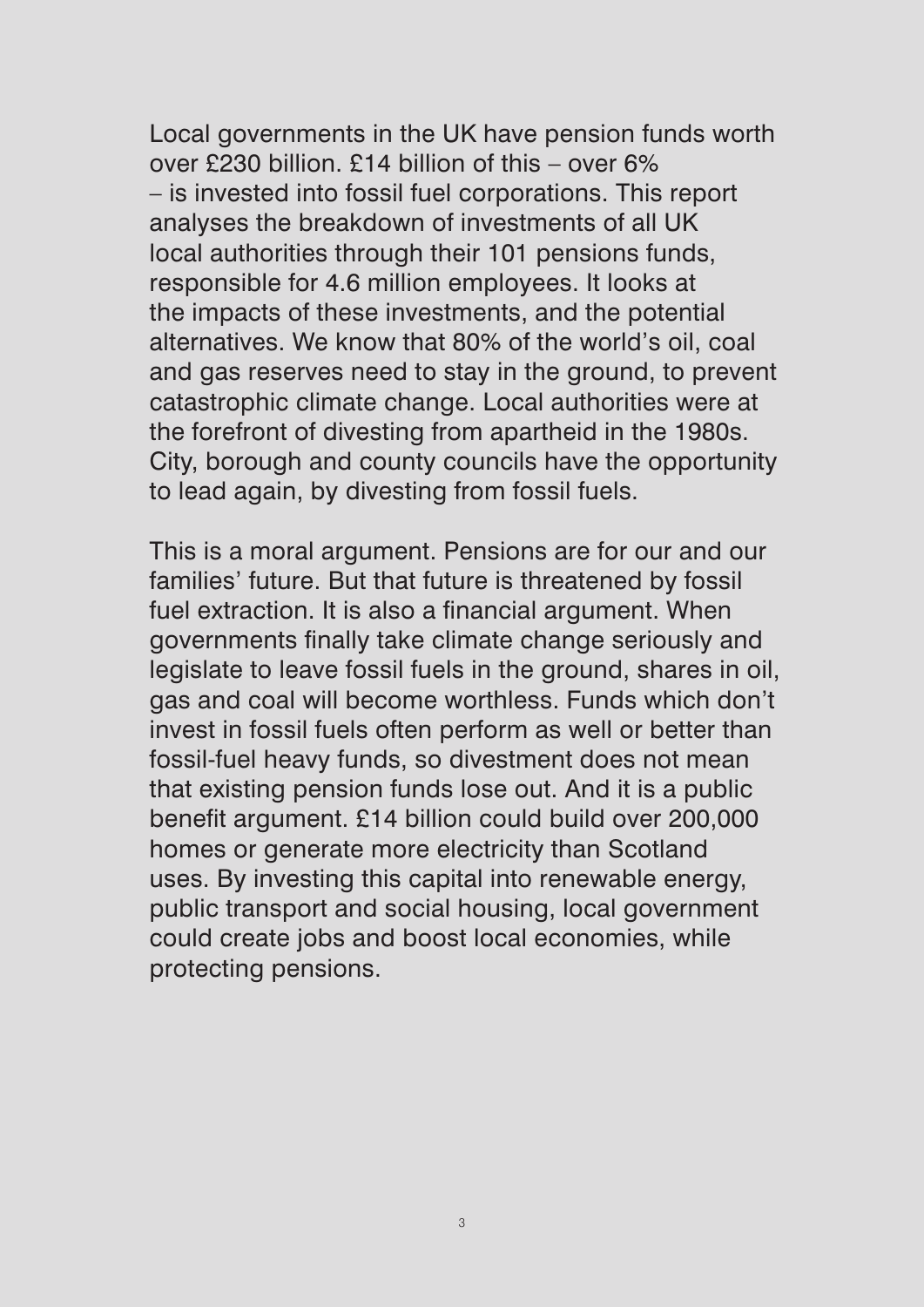# 1. UK local government & Fossil Fuels

On average, UK local authorities have invested £218 in fossil fuels for every single resident.<sup>1</sup> Some councils have significantly higher per resident exposure. For example, Greater Manchester Pension Fund holds £483 of fossil fuel shares per resident<sup>2</sup> and the Borough of Camden £470 per resident.<sup>3</sup>

In absolute terms, the five largest fossil fuel holdings are held by:

1. Greater Manchester Pension Fund £1,304 million 2. Strathclyde Pension Fund<sup>4</sup> £752 million 3. West Yorkshire Pension Fund £671 million 4. Merseyside Pension Fund 1995 million<br>5. West Midlands Pension Fund 1995 million 5. West Midlands Pension Fund

> As local authority pension funds vary a lot in size, depending on the population and area covered, we have mostly ranked the funds by the percentage of total holdings invested into fossil fuels. The average pension fund exposure to fossil fuels is 6.22%.

The ten authorities with the highest percentage fossil fuel investments are:

| London Borough of Merton Pension Fund            | 10.99% |
|--------------------------------------------------|--------|
| Worcestershire Pension Fund <sup>5</sup>         | 10.74% |
| Northamptonshire Local Government Pension Scheme | 10.35% |
| Greater Manchester Pension Fund                  | 9.82%  |
| London Borough of Camden Pension Fund            | 9.5%   |
| London Borough of Tower Hamlets                  | 8.76%  |
| <b>Teeside Pension Fund</b>                      | 8.74%  |
| East Riding Yorkshire Pension Fund               | 8.73%  |
| Dyfed Pension Fund Investments                   | 8.34%  |
| Somerset County Council Pension Fund             | 8.25%  |
|                                                  |        |

The local government pension funds with the least exposure to oil, gas and coal are Lancashire County Pension Fund<sup>6</sup> with 1.9%, Clwyd Pension Fund with 2.32% and the Orkney Islands Pension Fund with 3.45%. However, even the Orkney Islands, which also have the smallest absolute fossil fuel holdings of £8.1 million, have invested £404 per resident.<sup>7</sup>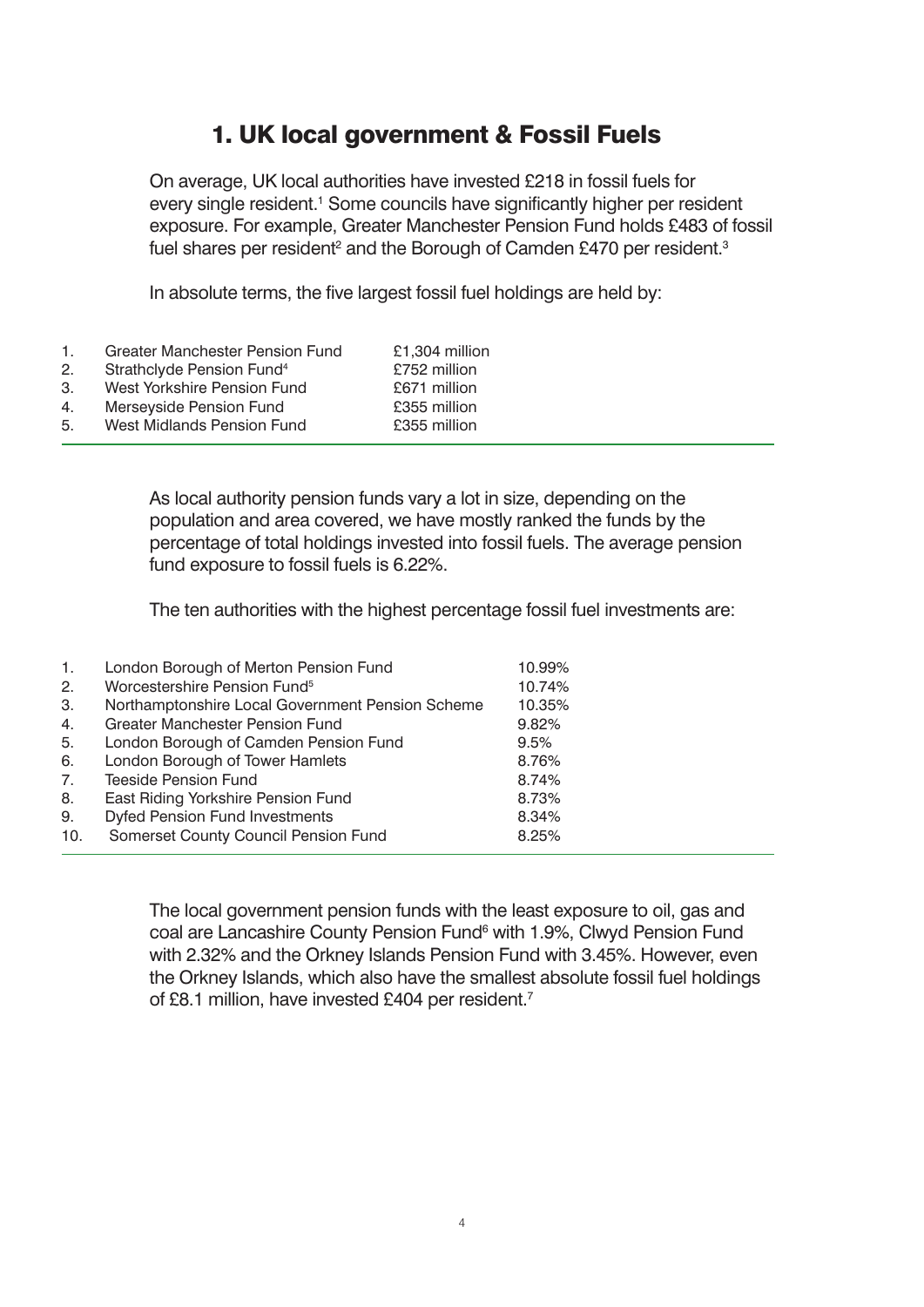### Where the money goes

UK local authorities hold £5,464 million direct investments in fossil fuel companies, and a further £8,562 million indirect investments.

Of the direct investments, three quarters are held in just 10 companies:

| 1.  | Shell                | $£1,156$ million | UK/Netherlands | Oil & gas                 |
|-----|----------------------|------------------|----------------|---------------------------|
| 2.  | BP                   | £881 million     | UK             | Oil & gas                 |
| 3.  | Rio Tinto            | £586 million     | Australia/UK   | Coal                      |
| 4.  | <b>BG</b> Group      | £362 million     | UK             | Gas & oil                 |
| 5.  | <b>BHP Billiton</b>  | £337 milion      | Australia/UK   | Coal, oil and gas         |
| 6.  | Anglo American       | £158 million     | UK             | Coal                      |
| 7.  | <b>EOG Resources</b> | £143 million     | <b>USA</b>     | Formerly Enron. Oil & gas |
| 8.  | Total                | £141 million     | France         | Oil & gas                 |
| 9.  | Chevron              | £122 million     | <b>USA</b>     | Oil & gas                 |
| 10. | Glencore Xstrata     | £117 million     | UK/Switzerland | Coal, oil, gas, mining    |

As this only includes direct investments, actual local authority ownership is significantly higher. Companies like BP and Shell make up a large proportion of the FTSE 100, and are over-represented in many of the pooled funds that make up the indirect investments. This means that actual ownership will be several times that listed here, and even more concentrated into a handful of companies.

These investments are propping up a broken energy model that threatens our future. They directly enable companies to drill in the Arctic, expand tar sands and open new coal mines. In Nigeria, Azerbaijan and Egypt, these companies are fuelling repression and violence.<sup>8</sup> Even those companies that represent themselves as British generate limited public benefit for the councils that invest into them – less than 18% of BP's employees are in the UK.9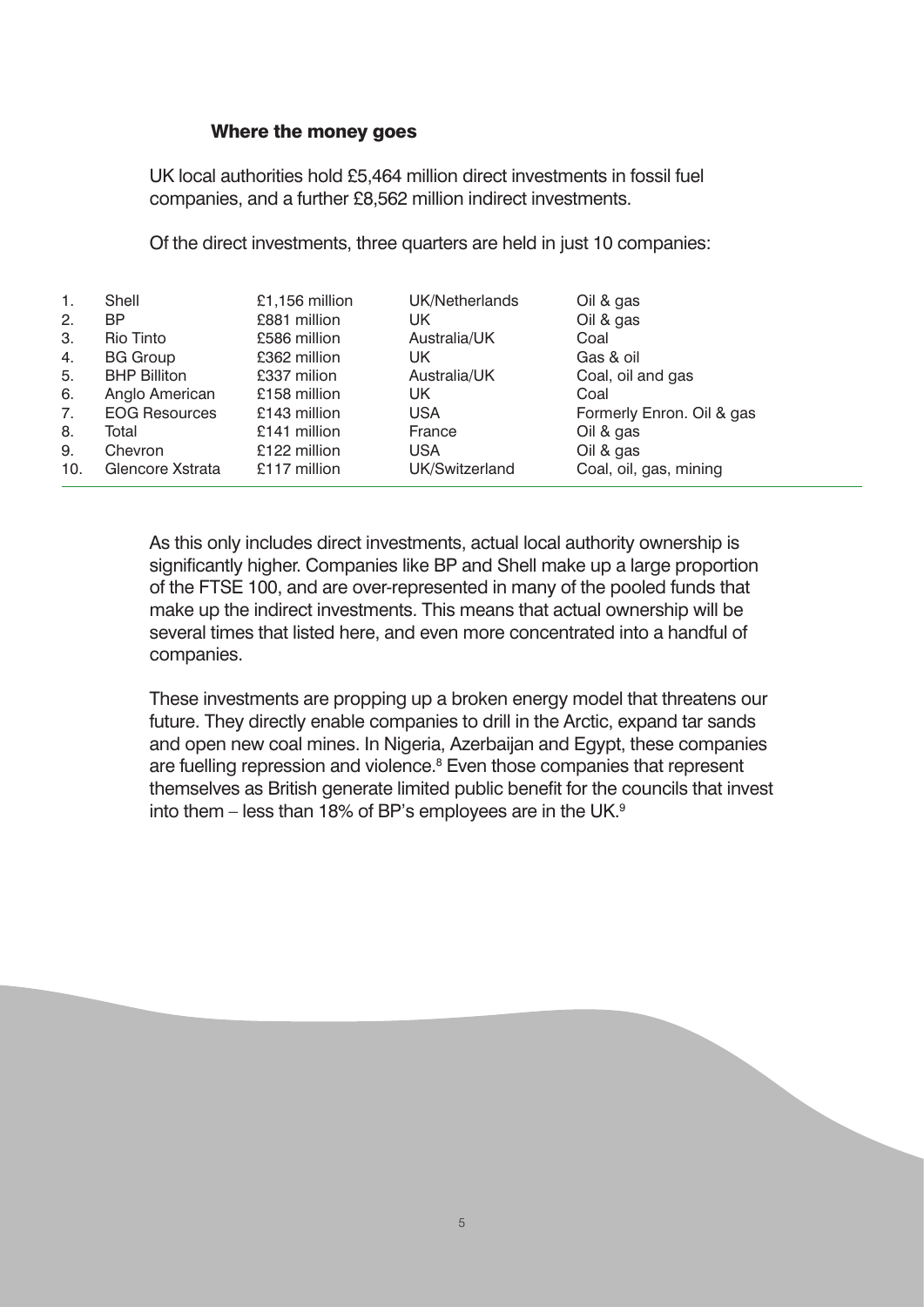## Case Studies

## Greater Manchester Pension Fund

Total pension holdings: £13,284 million Total fossil fuel holdings: £1,304 million Of which direct shareholdings: £1,057 million Of which holdings via pooled funds: £247 million Proportion of total holdings in fossil fuels: 9.82% Fossil fuel investments per resident: £483

Greater Manchester holds the highest fossil fuel shares. This is not only due to its large population – it also has amongst the highest per resident fossil fuel investments, and the 4th highest percentage of fossil fuels to total investments. The Pension Fund has been making efforts to invest into the new economy, with a commitment to put £10 million into community power.<sup>10</sup> This is laudable; however, at less than 1/25 of its shareholding just in BP, this pales into insignificance compared to Manchester's fossil fuel investments.

Largest holdings:

| RP.              | £269 million |
|------------------|--------------|
| Shell            | £261 million |
| Rio Tinto        | £168 million |
| Anglo American   | £66 million  |
| Glencore Xstrata | £57 million  |

### East Riding Pension Fund

Covers: East Riding of Yorkshire, Kingston upon Hull, North East Lincolnshire, North Lincolnshire Total pension holdings: £3.3 billion Total fossil fuel holdings: £289 million Of which direct shareholdings: £237 million Of which holdings via pooled funds: £52 million Proportion of total holdings in fossil fuels: 8.73% Fossil fuel investments per resident: £31411

Climate change is not a future threat but an existing reality in Hull and East Riding. While investing hundreds of millions into fossil fuels, East Riding and Hull have already suffered significant destruction from climate change. Floods in summer 2007 saw 17,000 homes affected by flooding in Hull. 10,000 homes were evacuated and one person died.<sup>12</sup> Hull City Council estimated the repair costs at £200 million - equivalent to 2/3 of East Riding's fossil fuel investments.13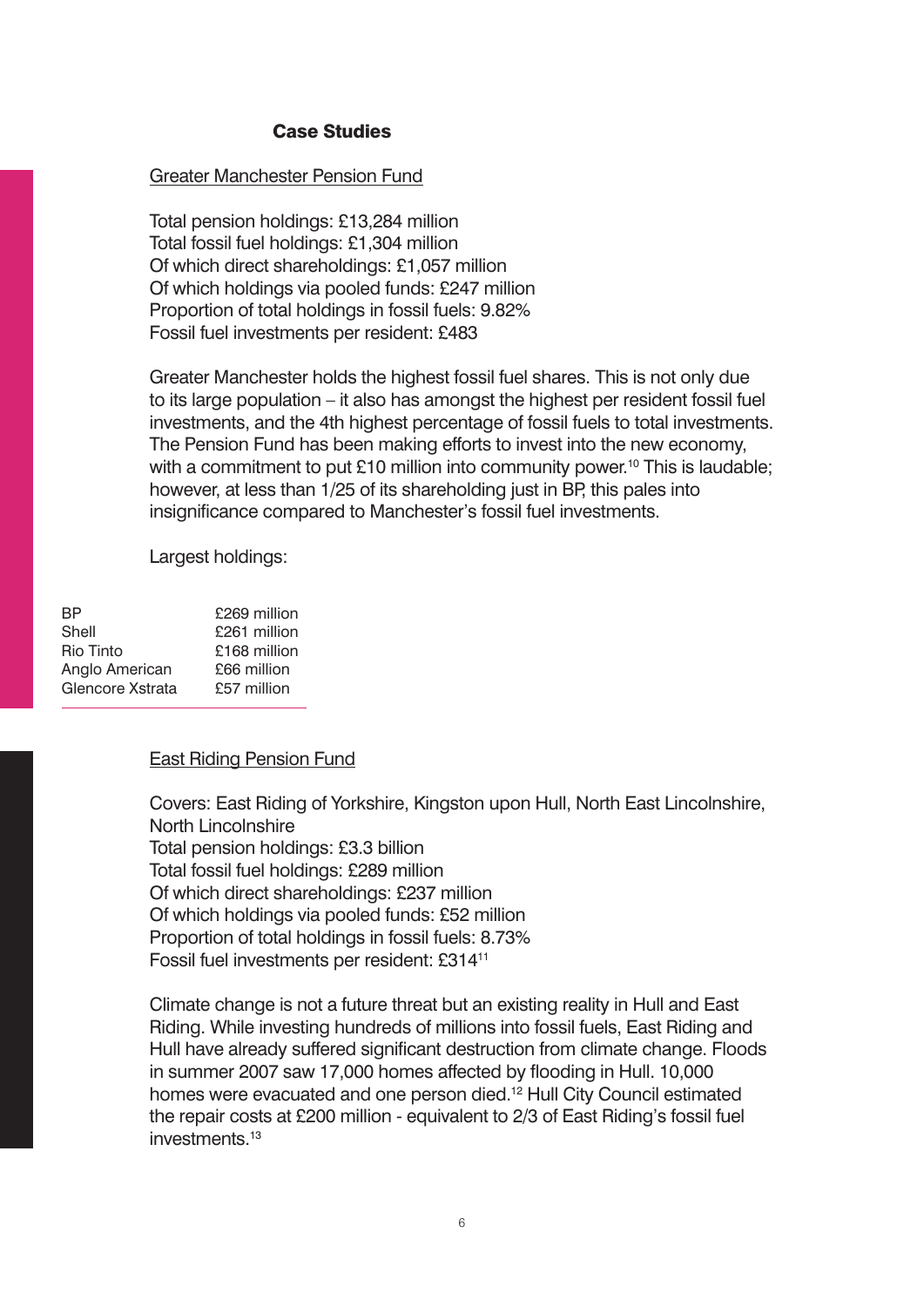## Largest holdings:

| £55 million   |
|---------------|
| £44 million   |
| £30.8 million |
| £30 million   |
| £18.4 million |
|               |

#### Borough of Camden Pension Fund

Total pension holdings: £1,163 million Total fossil fuel holdings: £110 million Of which direct shareholdings: £42 million Of which holdings via pooled funds: £69 million Proportion of total holdings in fossil fuels: 9.50% Fossil fuel investments per resident: £47014

The Borough of Camden has the largest absolute fossil fuel investments in London, and the second highest percentage. As well as £10 million in Shell shares, Camden invests heavily into controversial Brazilian mining multinational Vale and into EOG REsources - formerly Enron and now a heavy shale driller.

Camden residents suffer from fossil fuels on a daily basis. All of Camden's main roads break the European legal limits for nitrogen dioxide, in large part the result of diesel fumes.<sup>15</sup> More than 100 people in Camden die from pollution each year.16

| Shell                | £10.2 million |
|----------------------|---------------|
| Vale                 | £6.7 million  |
| <b>BHP Billiton</b>  | £6.4 million  |
| <b>EOG Resources</b> | £5.9 million  |
| ENI                  | £5.6 million  |
|                      |               |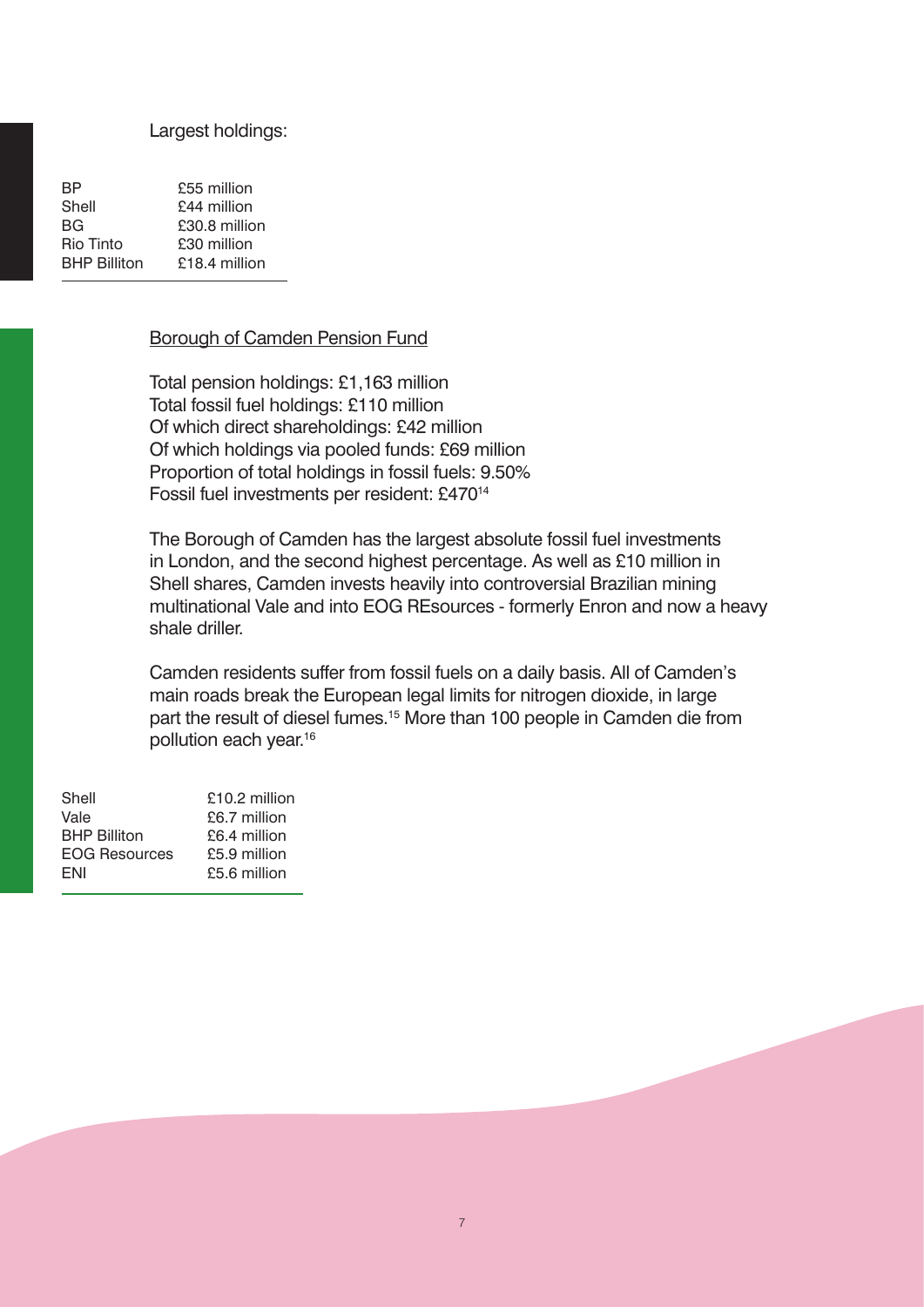## Regional Breakdowns

#### London

The 33 London local authorities' pension funds are investing £1,882 million in fossil fuel companies, averaging just over 6% of their total pension investments. The councils with the lowest percentage are Newham and Enfield, with 4%. London's largest local authority pension fund is the London Pension Fund Authority, which manages £4.9 billion in assets with over £233 million in fossil fuels.

The 10 councils with the highest percentage investments in fossil fuels are:

| 1.             | Merton                 | 11.0% |
|----------------|------------------------|-------|
| 2.             | Camden                 | 9.5%  |
| 3.             | <b>Tower Hamlets</b>   | 8.8%  |
| 4.             | Westminster            | 7.8%  |
| 5.             | Kensington and Chelsea | 7.4%  |
| 6.             | Haringey               | 7.3%  |
| 7 <sub>1</sub> | Havering               | 7.3%  |
| 8.             | Ealing                 | 7.0%  |
| 9.             | Hounslow               | 6.8%  |
| 10.            | Harrow                 | 6.8%  |
|                |                        |       |

## **Scotland**

Scotland's local governments invest £1,665 million of their pension funds in fossil fuel companies – 5.2% of total funds. Strathclyde is by far the largest fund, and has the biggest fossil fuel investments, at £751 million. Even Orkney, with the lowest percentage and the smallest investments, has above average per resident investments of £404.

| 1.  | Shetland                | 8.1% |
|-----|-------------------------|------|
| 2.  | Dumfries and Galloway   | 7.9% |
| 3.  | Tayside                 | 7.2% |
| 4.  | Falkirk                 | 5.9% |
| 5.  | Fife                    | 5.2% |
| 6.  | Strathclyde             | 5.0% |
| 7.  | <b>Scottish Borders</b> | 5.0% |
| 8.  | Highland                | 4.8% |
| 9.  | Lothian                 | 4.7% |
| 10. | North East Scotland     | 4.3% |
| 11. | Orkney                  | 3.5% |
|     |                         |      |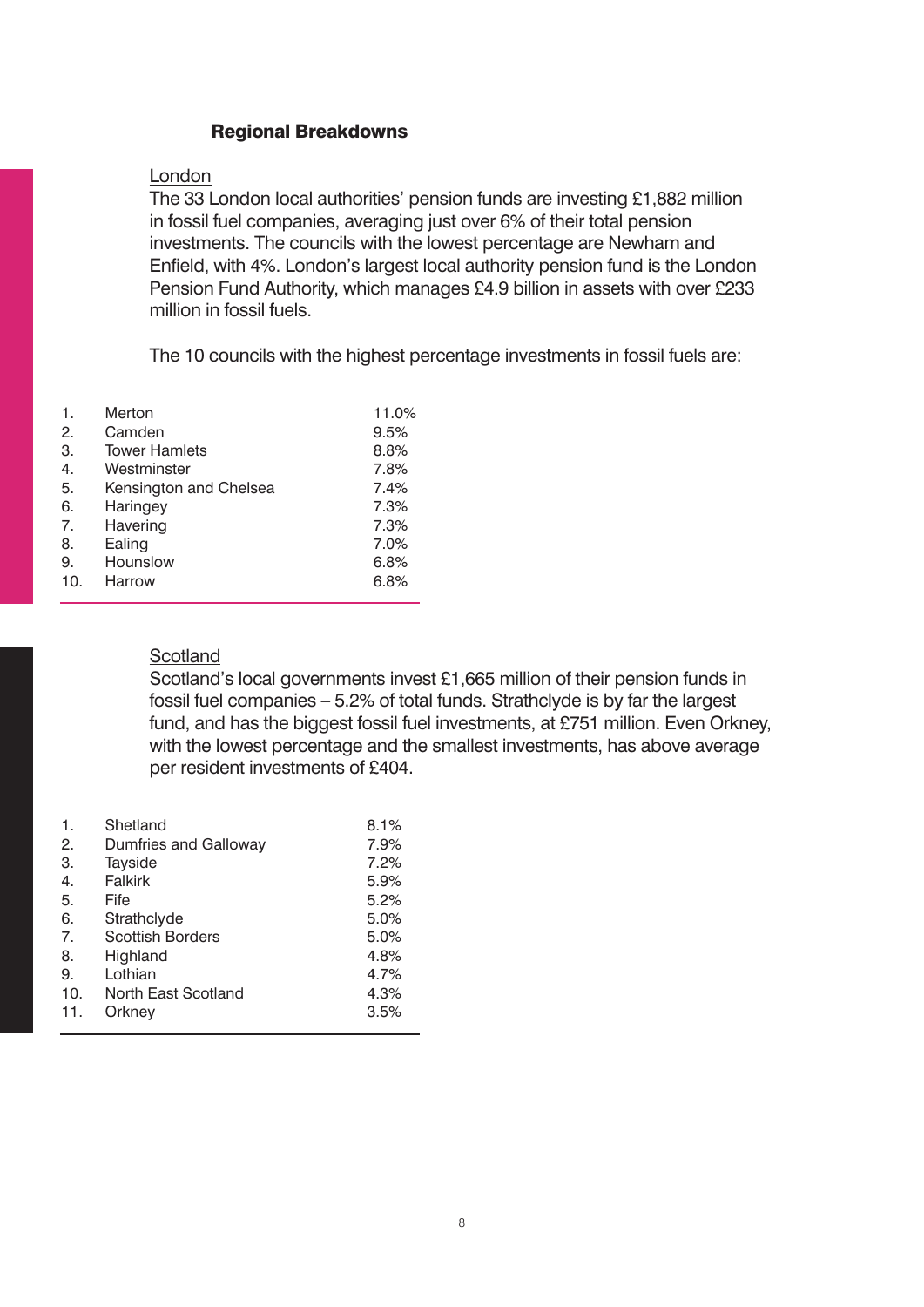## **Wales**

Welsh councils invest £739 million of their pension funds in fossil fuel companies. That's 6.6% of their total investments, and higher than in Scotland, England or Northern Ireland. Dyfed has the highest percentage investment, and Clwyd the lowest.

More than 50 Welsh communities look likely to be abandoned to rising sea levels as part of a process of 'managed retreat'.17

- 1. Dyfed 8.3%
- 2. Torfaen 7.8%
- 3. Swansea 7.4%
- 4. Cardiff 7.3% 5. Gwynedd 6.3%
- 6. Rhondda 5.7%
- 7. Powys 5.1%
- 8. Clywd 2.3%
- 

## Why Divest: moral, financial and public benefit arguments?

Local authorities in the UK led the way on divesting from apartheid in the 1980s. They can do so again to challenge catastrophic climate change.

**a. Moral –** Without bold action to keep 80% of fossil fuels in the ground, a changing climate will have devastating consequences for people, societies and ecosystems around the world. By investing £14 billion in fossil fuel extraction, our local governments are providing resources that accelerate climate change. As public bodies, local governments have a responsibility to work for the public good; they shouldn't be financially and politically supporting the most destructive industry on the planet. Fossil fuel investments undermine existing local authority climate change mitigation and adaptation strategies and commitments. Local councils were are the forefront of challenging apartheid, and can take a lead again

**b. Financial –** Making 4.6 million public sector pensions dependent on longterm profits from an industry threatening a safe planetary future is not a sensible investment strategy. When local governments allow pensions to be exposed to fossil fuels, they're relying on stranded assets for the safe retirement of their workers.18 When a 30-year-old speech therapist at Hackney Council retires at age 60, it will be 2045, and the fossil fuel industry's days are already numbered.

As continued investments in fossil fuels pose material financial risks to portfolios, funds have fiduciary duties to consider the benefits of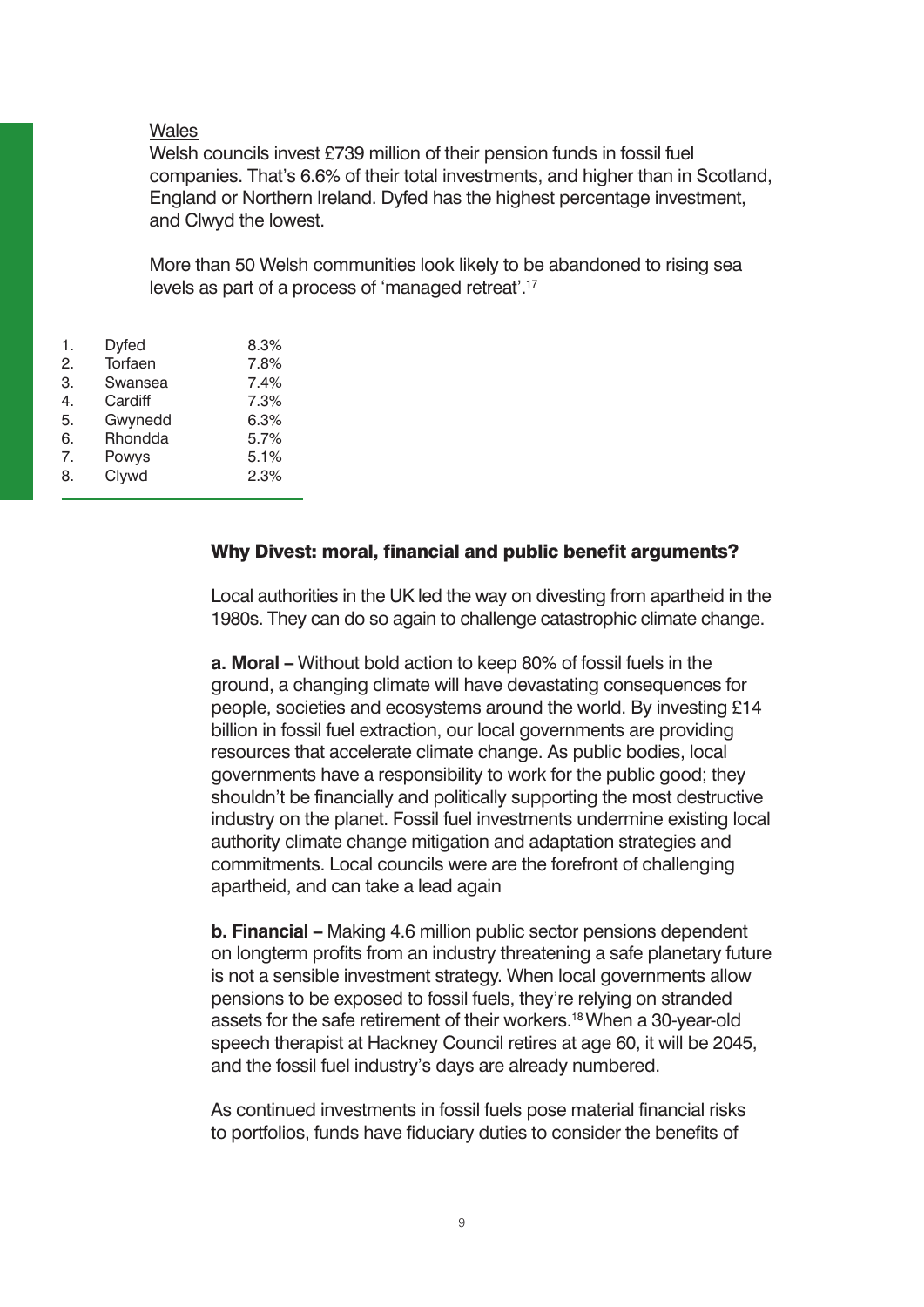decarbonising as part of their investment strategies. Furthermore, Trustees may consider non-financial factors if members share the concern and there is no risk of significant financial detriment to the fund – which is increasingly the case for divestment.

**c. Public Benefit –** When a local government invests pensions into paper certificates for shares listed in London and international stock exchanges, this represents a transfer of public capital from across England, Scotland and Wales. In the cases examined by this briefing, this money is centralised in a small number of multinational corporations. They in turn re-invest most of that wealth abroad. Other than the return on capital, there are no social or economic benefits for local government – or for residents whose council tax goes into the pension fund. Investing into fossil fuel multinationals does not support local jobs, economies or infrastructure.

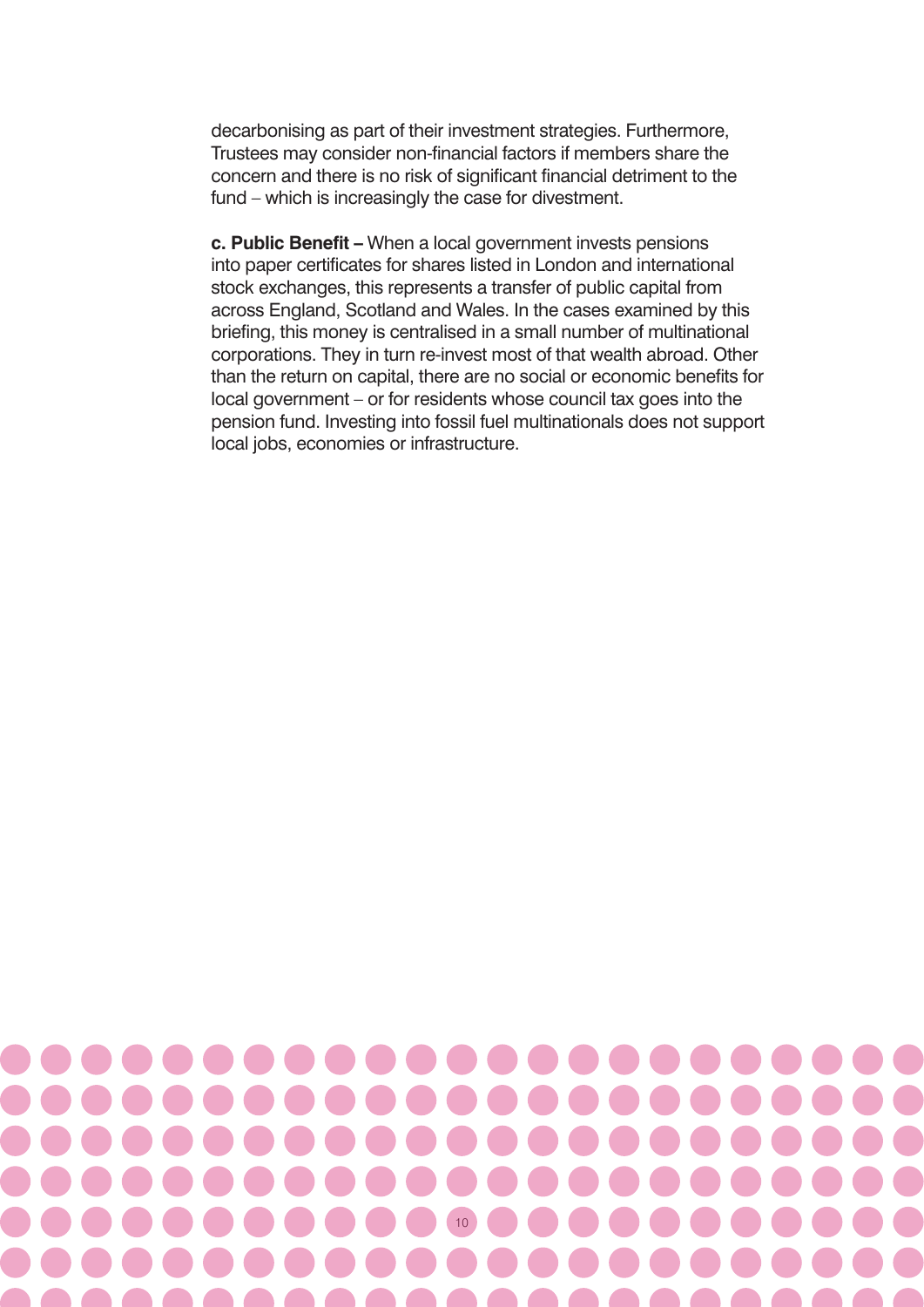# 2. Divest to Reinvest

By divesting fossil fuel holdings, local government across the country will free up capital that can be invested more usefully, boost local economies, and provide public benefit while potentially generating a higher return than fossil fuels will over the next generation.

Pensions can be harnessed to drive the energy transition, create local jobs and support local innovation. Pensions can be more effectively put to work by creating and retaining value in local economies, while establishing new community ownership models. The longterm nature of pension investments allows for the support of infrastructure essential in reducing inequality and meeting climate commitments, including social housing, public transport and renewable energy. Over time, these are likely to provide a better and more stable return (and thus a safer pension) than fossil fuel companies like BP and Shell that have large unburnable reserves.

The 'fiduciary duty' (financial responsibilities towards stakeholders) for local government pension funds is split between the fund beneficiaries (who would usually be the only 'fiduciaries'), employers (mostly the local governments themselves) and local residents, whose taxes top up the pension pot. The duty owed to local residents means a wide body of people arguably should have some say in local government pensions.

The Centre for Research on Socio-Cultural Change at the Manchester Business School called on local authorities to mobilise their pension funds and "retain it in the local community for a social purpose, like building social housing". They pointed out that after fees, many funds were not getting more than 5% return on their investment.19

By divesting the £14 billion currently invested in fossil fuels, local councils can take an important step forwards in challenging climate change. Reinvesting this money into renewables, housing and public transport is a feasible and sensible strategy for providing a longterm return and building safe pensions for public sector workers.

- **E14 billion could be used to build 218,750 energy efficient social rent homes,** alleviating the housing crisis and providing a guaranteed and solid income stream.<sup>20</sup>
- £14 billion could be used to place solar panels on all 10,000 schools with suitable roofs, on a further 20,000 municipal buildings, and on 2 million homes.<sup>21</sup> This would create 8.9 GW of solar generating capacity, and triple existing solar power capacity.<sup>22</sup> This could generate more electricity than Scotland consumes.<sup>23</sup>
- £14 billion could be used to build 60,000 wind turbines of 100kW, around the UK. This would add 6 GW of electricity generating capacity, increasing existing wind power by 50%.<sup>24</sup> This could generate as much electricity as Wales uses.<sup>25</sup>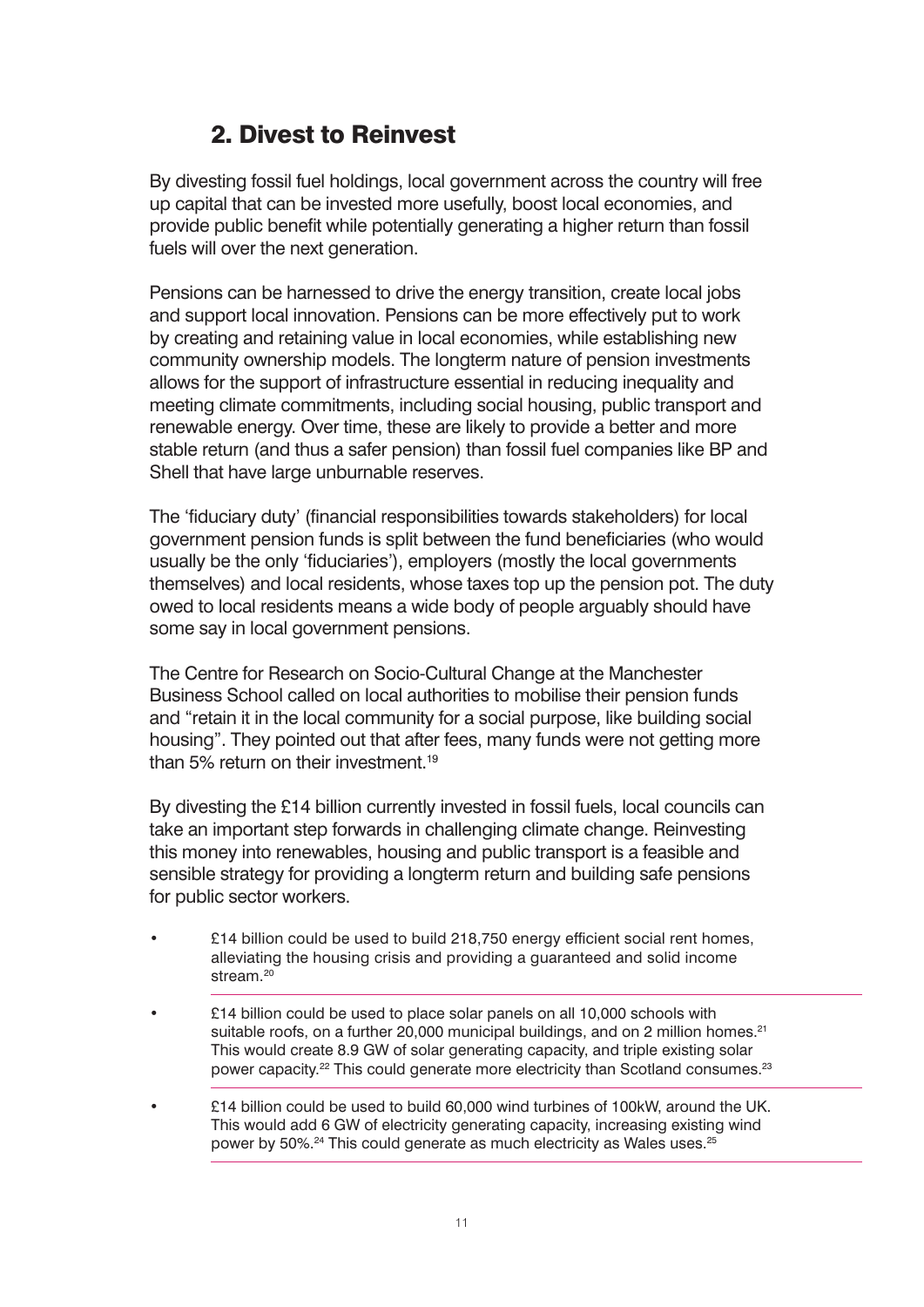As well as providing safer longterm returns for pensions, all of these would create local jobs, improve the lives of local residents and boost local economies more than investing into multinational fossil fuel companies.

In some cases, this is already becoming a reality.

## Reinvesting into renewable energy and public transport

Some councils have started to take a lead on this. Lancashire County Council invested £12 million in Westmill Solar Coop, the UK's largest community owned solar farm. The solar farm has 1,648 members, who all bought shares in the project. Lancashire and the individual members will receive interest for 23 years, with a projected 11% annual return.<sup>26</sup> Other small-scale renewable schemes are ready for councils to support – Abundance Generation have a pipeline of community renewables offering 6-9% annual returns.

Larger pension funds like Strathclyde and Greater Manchester have also joined in, both committing £10 million to community power projects backed by the UK's Green Investment Bank.<sup>27</sup> Albion Community Power (ACP) will manage the capital with first investments earmarked for a hydro-electric power station in Western Scotland. Strathclyde is investing over three years, and expects a return of 11-13%.<sup>28</sup>

Local authorities could also invest in larger renewables energy projects, including offshore wind. The City of Copenhagen co-owns the Middelgrunden Offshore wind farm, together with a residents co-operative. The wind farm is 3.5 kilometres off the coast of Copenhagen, and provides 4% of the Danish capital's electricity.29

Various UK local authorities are examining how to set up municipal energy companies, including Bristol, Islington and Nottingham. These could be financed in part by pension funds from other local authorities – creating publicpublic partnerships and spreading the risk of local investments between different councils.

With high up-front capital costs but longterm revenue streams, expanding urban public transport presents another sensible pension investment. Enhancing bus, train and tram networks would create jobs, strengthen local economies and improve quality of life, while providing a longterm return on investment. For example, making London's public transport system as efficient as Copenhagen's would boost GDP by \$11.9 billion.<sup>30</sup>

Currently, the constraint on cities to invest in their transport networks mostly lies with a lack of financial resources.31 The first line of Nottingham's Express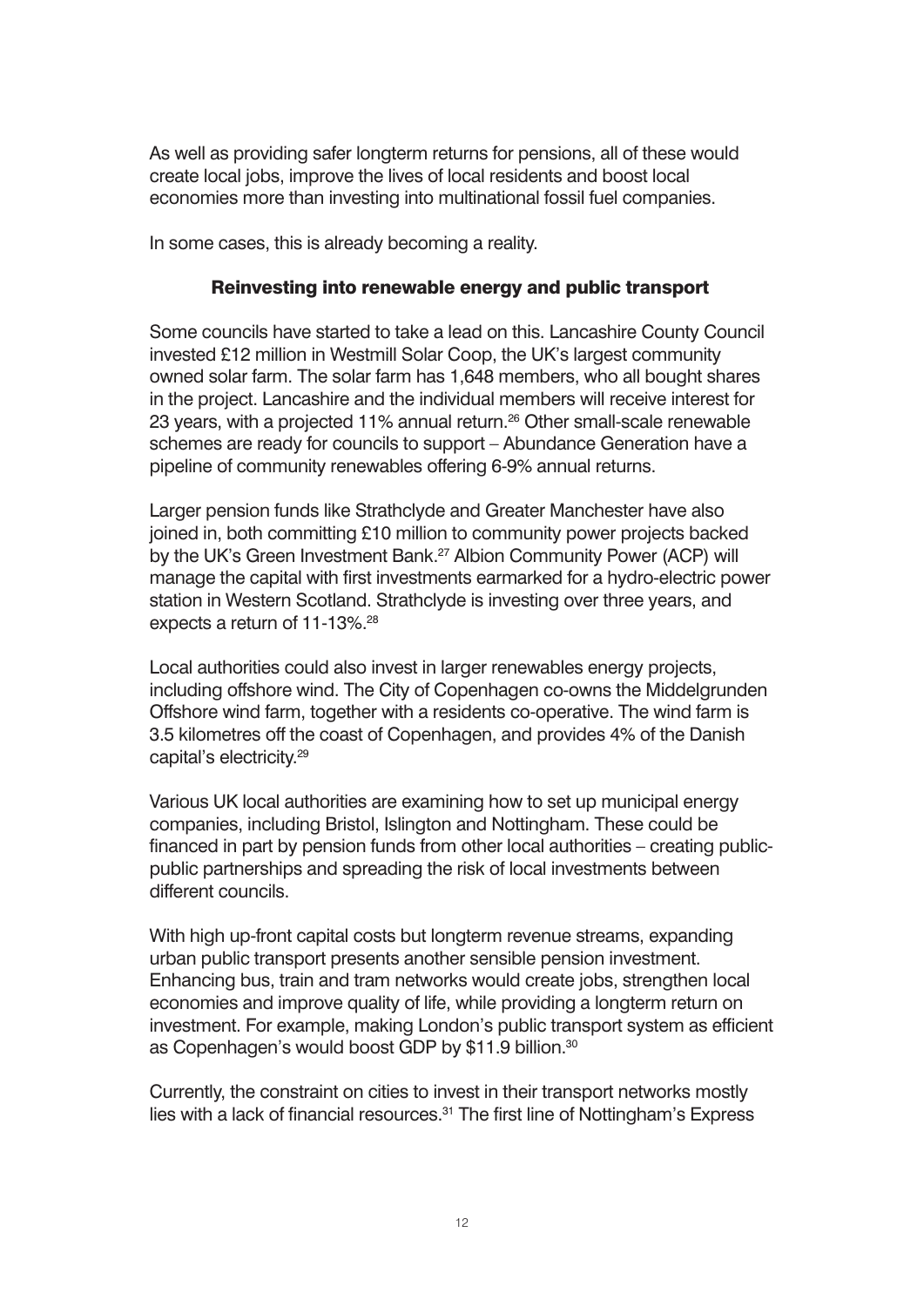Transit was opened in 2004 and cost £200 million. Infrastructure expansion like this could be financed in part through pensions – while simultaneously boosting municipal ownership.

## Reinvesting into Housing

Many councils already have property in their portfolios. But some, like Greater Manchester, are leading the way in investing into social housing. Islington Pension Fund in London is planning to put £150 million – 15% of its pension pot – into social housing – arguing that this offers more stable and guaranteed income and return than the private sector.<sup>32</sup> Enfield, further north in London, has explored similar options after CRESC noted that its pension fund had earned net returns of 5% or less from fund investments in the City of London and pointed out that social housing – in chronically short supply in North London boroughs – would offer better returns. $33$ 

Calls to invest local government pension funds in new housing have come from both unions and Treasury reports. UNISON Scotland and the Scottish Federation of Housing Associations proposed using local government pension funds to build new social and affordable housing in Scotland.<sup>34</sup> A Treasurycommissioned study published in February 2015 argued that local authorities should invest £5 billion from their pension funds to create a "substantial increase in new homes nationally".<sup>35</sup> Further, every £1 spent on construction generates a further £2.09 on economic activity, higher than the return to most other sectors including advanced manufacturing and finance.<sup>36</sup> By divesting the £14 billion in fossil fuels, UK councils could easily make this a reality – boosting economic activity and going some way to addressing the housing shortage.

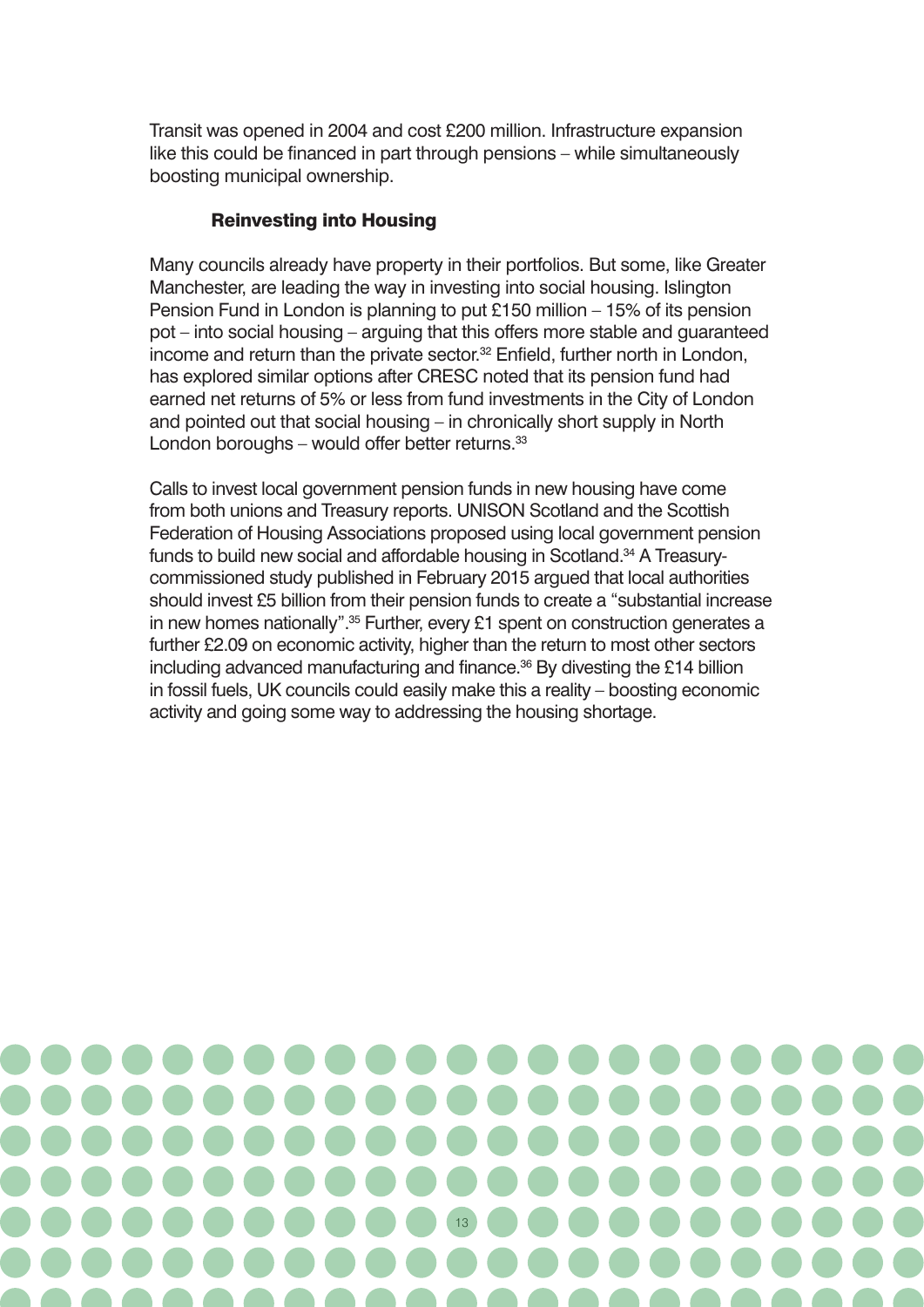# 3. Methodology

- 1. Obtaining The Data
- 2. Completing and Cleaning the data
- 3. Direct Fossil Fuel holdings
- 4. Indirect Fossil Fuel holdings
- 5. Data Verification and Quality Control
- 6. Inputting data into the Data tool
- 7. Top Fossil Fuel companies overall
- 8. Accuracy of Data

As employers of large numbers of people, local governments are required to put aside and manage money for workers' pensions. Where these are underfunded, they need to be topped up with public revenues. This data covers all local authorities across the entire UK, with investments managed through 101 local authority pension funds.

Some councils have their own individual pensions funds – like the Borough of Hackney. In other cases, one pension fund covers multiple local authorities. So for example Oxford Council Council manages the pension fund for smaller bodies like Oxford City Council and West Oxfordshire District Council, while Falkirk Council Pension Fund is responsible for the pensions of employees of Falkirk, Stirling and Clackmannanshire.

Our data covers some funds that are not local authorities, including the Environmental Agency Pension Fund and the South Yorkshire Integrated Transport Pension Fund.

We filtered the data set for investments into the Carbon Underground 200 – the 100 largest public oil & gas companies and 100 largest public coal companies. We did not include investments into fossil fuel service companies like Halliburton, or smaller FTSE-listed extraction companies, such as Cairn Energy, Premier Oil or Enquest.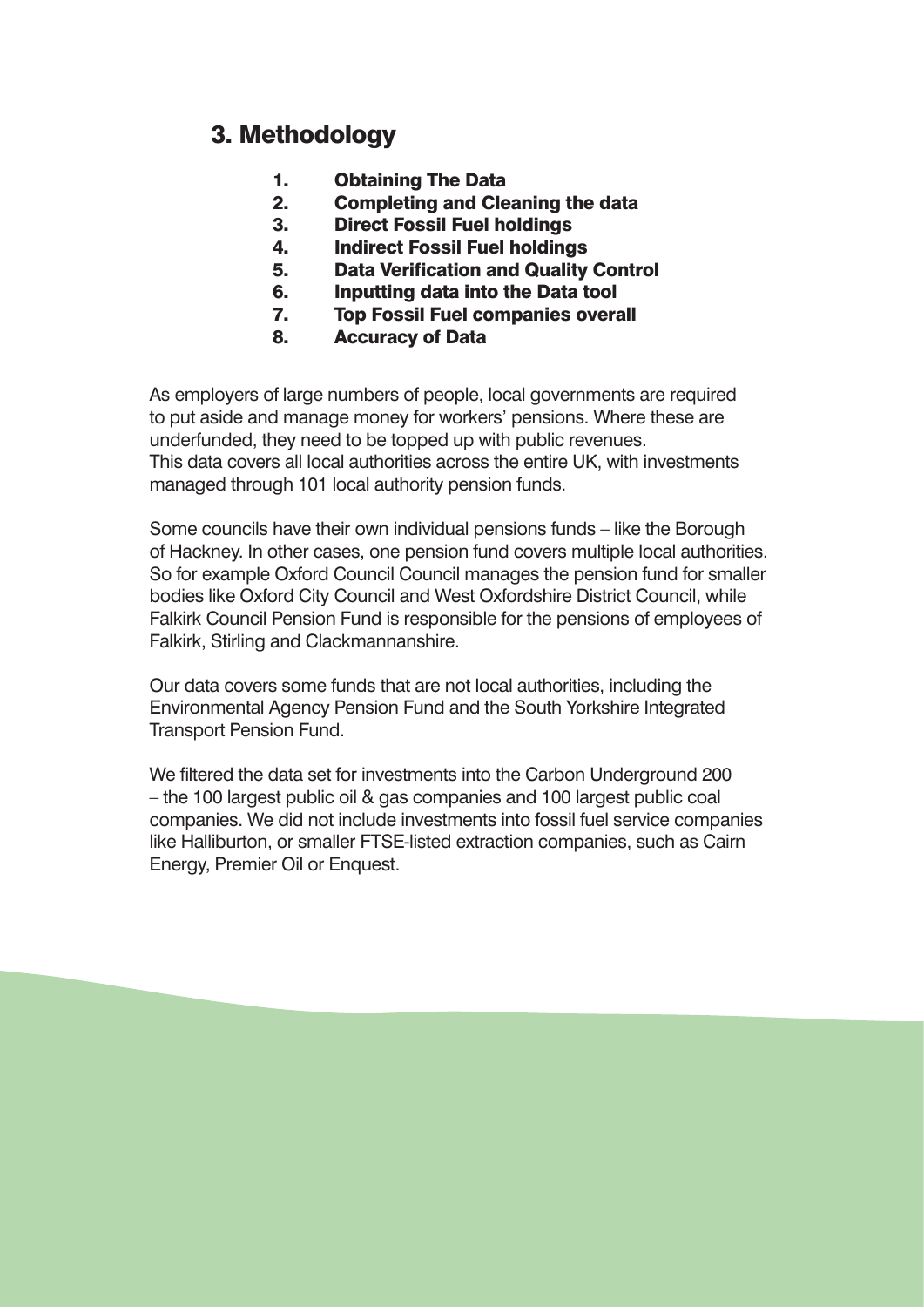## 1. Obtaining the data

In order to obtain information about the holdings of the pension funds managed under the Local Government Pension Scheme (LGPS) Freedom of Information requests (FOI) were sent to all the administering local authorities (LA) who maintain pension funds. The question asked is detailed below:

## FOI Request for aggregated pension fund data

*Please prove the sum total of pension fund investment, and details of what the (combined) Council Pension Fund currently invests in, including the full name and amounts of each fund, bond, institution or investment being held, broken down by asset class/ category, and presented in Microsoft excel format for the 2014/15 financial year (or most current available data set).*

# 2. Completing and Cleaning the data

Different authorities gave data of varying quality. While some disclosed all equity holdings, including their proportional indirect investments through Unit/ pooled funds, others only gave summary data detailing the various external fund managers and their mandate.

Data was provided by the local authorities in a range of different formats including PDF and word documents. Relevant data fields from these document including equity and pooled fund holdings, and total holdings had to be cleaned (extra text and empty cells removed, etc.) extracted, and converted into a standardised excel format prior to the script extracting direct and indirect fossil fuel investments.

Where the FOI responses were incomplete, contained obvious errors or were denied by the local authority, data was obtained from publicly available FOI data or annual reports – refer to 'partially complete data' and 'no response' in the table below.

In general, the holdings in fossil fuel companies belong to one in two categories. They are either fossil fuel investments held directly by the local authority as equity (share) holdings, or they are held in more opaque unit/ pooled equity funds where little data was available or where for example only the top 10 investments by value are disclosed. These were analyzed using different methods (see Section 3 & 4).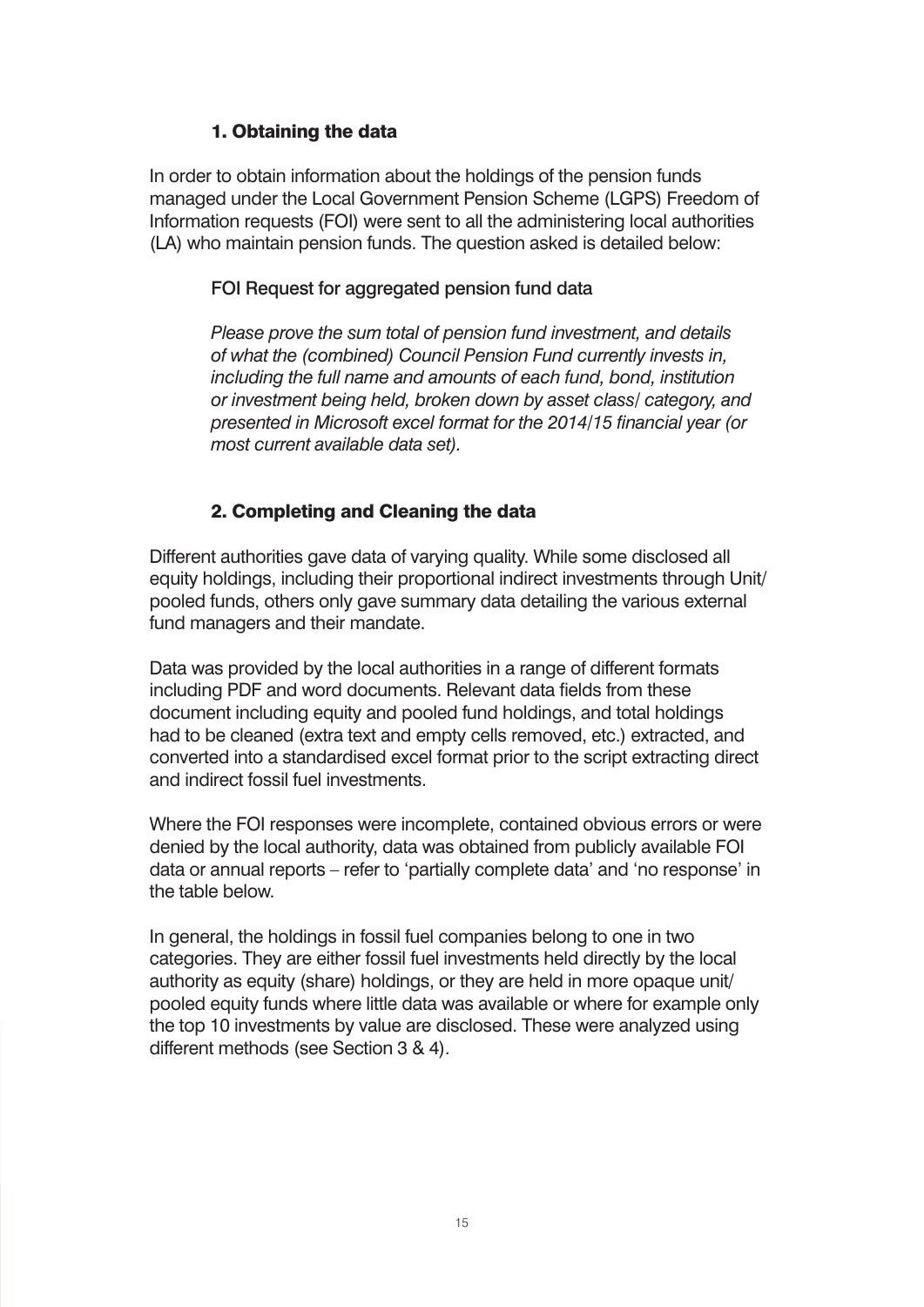The information provided by the local authorities (LA) as an answer to the FOI fell into four categories:

| <b>Category of Answer</b>                | Data given                                                                                                                                                                             | <b>Measures taken to complete</b><br>data                                                                                                                                                                                                                                                                                                                   |
|------------------------------------------|----------------------------------------------------------------------------------------------------------------------------------------------------------------------------------------|-------------------------------------------------------------------------------------------------------------------------------------------------------------------------------------------------------------------------------------------------------------------------------------------------------------------------------------------------------------|
| <b>Full Response</b>                     | Detailed information was<br>given including all the equity<br>investments and unit/ pooled<br>funds                                                                                    | Data from FOI was sufficient<br>for full analysis. In a few cases<br>currency conversion of the<br>value of equities with the rate<br>of the date of valuation were<br>performed.                                                                                                                                                                           |
| Partially complete data                  | For example, the LA released<br>information of their self<br>managed equity holdings, but<br>limited information about equity<br>holdings in unit/ pooled funds &<br>other investments | Information from other publicly<br>available sources including<br>previous FOI requests was<br>identified. Alternatively audited<br>Annual Reports for 2013/14<br>detailing total holdings and<br>investment in pooled funds and<br>fund managers with specific<br>mandates were used. Top 10<br>equity holdings per unit/ pooled<br>fund were scrutinised. |
| Investment mandates of fund<br>managers  | The portfolio of the pension<br>fund is broken down in fund<br>managers and their investment<br>mandate without details of<br>individual equity holdings                               | If information about equity<br>holdings, dated not earlier<br>than April 2013 was publicly<br>available (e.g. published on the<br>website of the pension fund, or<br>through earlier FOI requests),<br>it was added. Otherwise,<br>this information was deemed<br>sufficient to project indirect<br>fossil fuel investments.                                |
| No response or FOI request<br>was denied | There was no reply to the FOI<br>request in time for inclusion in<br>this data analysis                                                                                                | If information about equity<br>holdings dating no earlier than<br>2013 was publicly available (e.g.<br>published on the website of the<br>pension fund, or through earlier<br>FOI requests), it was used.<br>Otherwise a breakdown of the<br>portfolio was extracted from the<br>audited Annual Report 2013/14.                                             |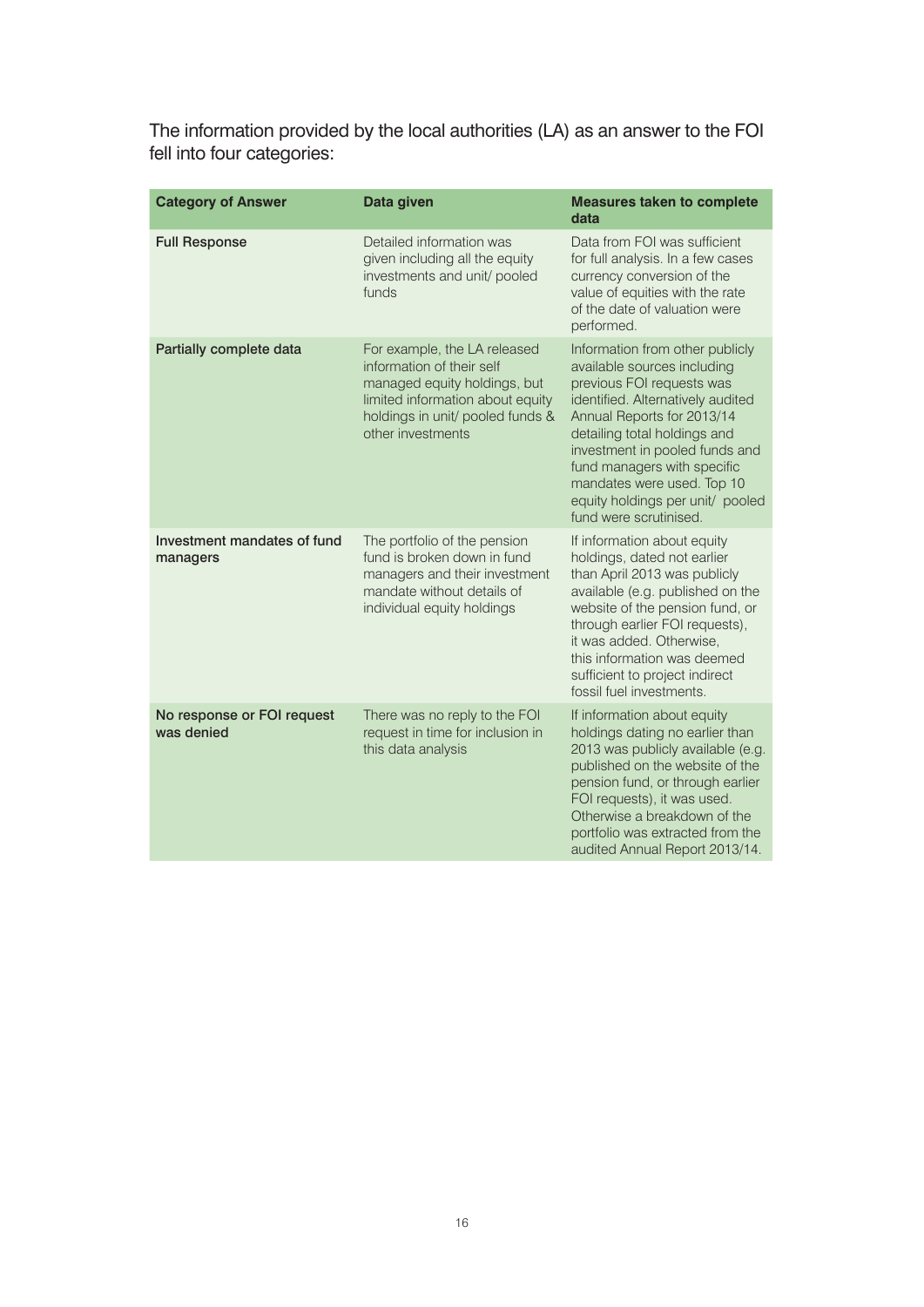# 3. Direct Fossil Fuel investments

The Fossil Fuel companies invested in by the various council funds were determined by comparing the list of investments to the Carbon Underground top 200 fossil fuel companies list from the 2015 report.<sup>37</sup> This excludes many smaller cap fossil fuel companies listed in the FTSE Index and internationally, and as such means our estimate of direct fossil fuel investments is likely to be an underestimate.

However, some councils have provided more detailed information than others, which means for those latter councils not all investments in these companies could be captured. This can be the case when only the holdings of some fund managers are given and not of others.

Another example would be the use of abbreviated names for equity holdings, e.g. some councils provided information with abbreviated names – increasing the chance of fossil fuel investment data being omitted by the script ("Royal Dutch" instead of "Royal Dutch Shell").

After the formula picked out relevant stocks a visual scan was performed on each pension fund to verify whether they are actually fossil fuel companies (e.g. Mitsubishi UFJ, a financial group, was wrongly identified by the formula as Mitsubishi corporation, which is on the Carbon Underground 200 list, and this was corrected).

Sometimes a local authority would give some information about equity holdings in corporations, however it would not be clear whether this was a direct holding, or an indirect holding via pooled funds. In these instances, to avoid double counting a holding in both direct investments and in our methodology for calculating indirect investments, we set the direct holding for that company at zero.

# 4. Indirect Fossil Fuel Investments

# 4.1. Fossil Fuel content of equity pooled funds

Not all fossil fuel investments are direct shareholdings in companies. These are harder to identify.

Local governments invest large sums into unit trusts – pooled funds that manage a portfolio of stock exchange securities. These unit trusts are often focused on the FTSE 100, or similar indexes in other countries. Many council pension funds invest a large proportion – sometimes 40-60% of their total – into just one, two or three such unit trusts.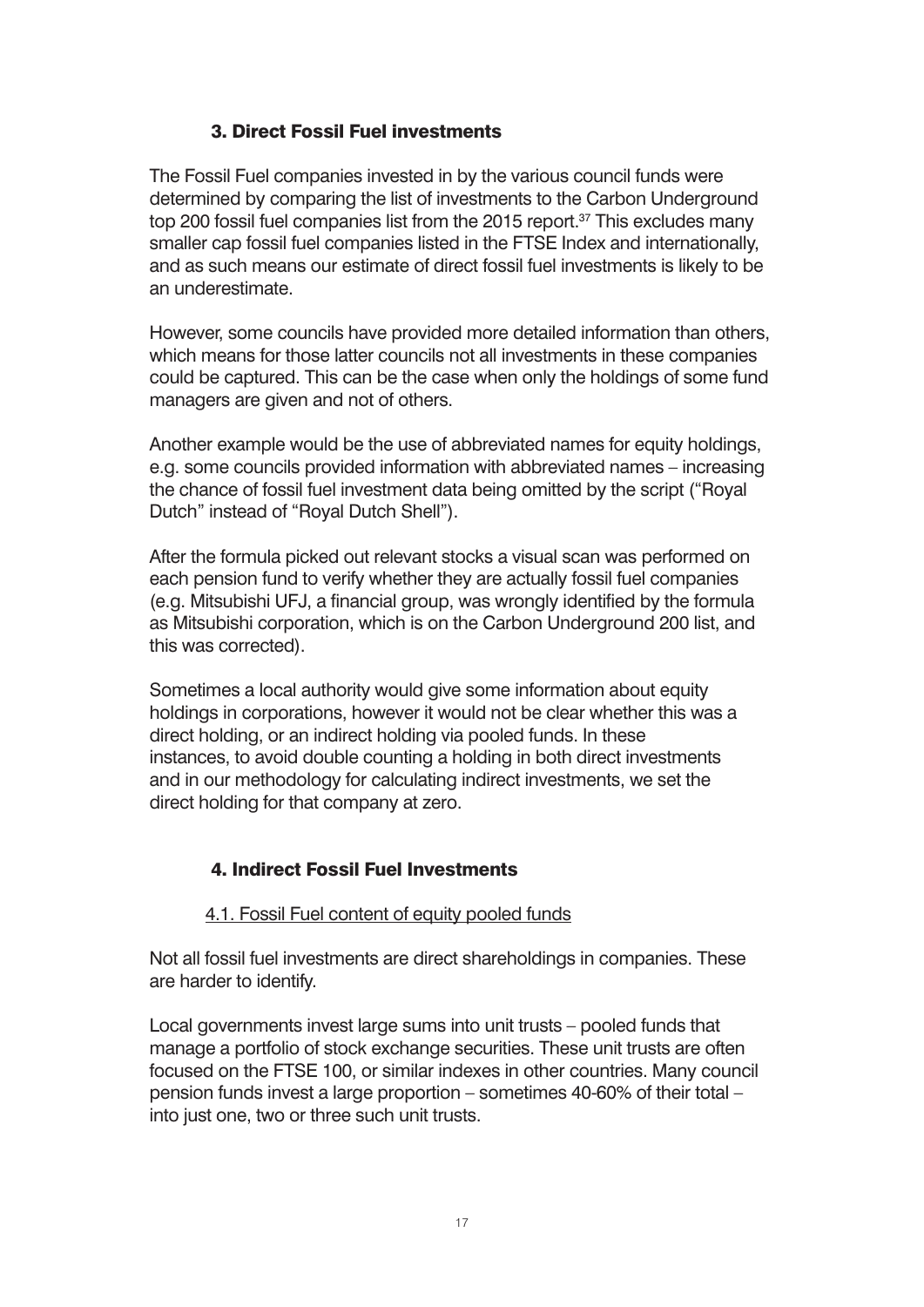So for example:

- £301 million (19.5%) of Bedfordshire Pension Fund is in Legal & General N -UK EQUITY INDEX
- £132 million (39.75%) of Shetland Islands Pension Fund is in AQUILA LIFE UK EQUITY INDEX FUND SER 1

Sometimes the council did not disclose how equities were purchased – whether through a pooled fund or direct – but listed the fund manager and the type of investment. If it is clearly stated that this proportion of the portfolio is only invested in equities, or with a fund manager with a specific equity mandate, it was also counted as a pooled fund.

For example:

- **London Borough of Waltham Forest has £284 million (43.1%) in UK equities** managed by AXA Framlington, and £157 million (23.75%) in pooled equities by JO Hambro.
- London Borough of Hammersmith & Fulham has invested £226 million (26.2%) through Majedie Asset Management UK Equities.

## a. Identifying the fossil fuel proportion for pooled funds

We know that a significant proportion of pooled investments are in fossil fuels. The FTSE 100 makes up a large portion of council investments into pooled unit trusts. According to the Smith School, oil & gas companies make up 20% of the FTSE 100<sup>2</sup>, with coal mining taking the figure higher.

But identifying precise figures was not possible in the scope of this project. Unit trusts do not publish a full breakdown of their equity portfolios.

In order to estimate their percentage holdings in fossil fuel companies, we took a random sample of 10 pension funds. For each pension fund, we identified the three largest equity pooled funds.

We then used a Bloomberg Terminal to identify either the fossil fuel companies amongst the Top 10 holdings, of each of the 3 x 10 pooled funds, or the stated percentage in "Oil & Gas". This gave a minimum figure, as it excludes diversified mining companies, like BHP Billiton and Rio Tinto, which are listed as "Mining" instead of "Oil & Gas".

Data on many funds was not available, but we obtained minimum figures for fossil fuel exposure for 39% of the total investment volume of this sample.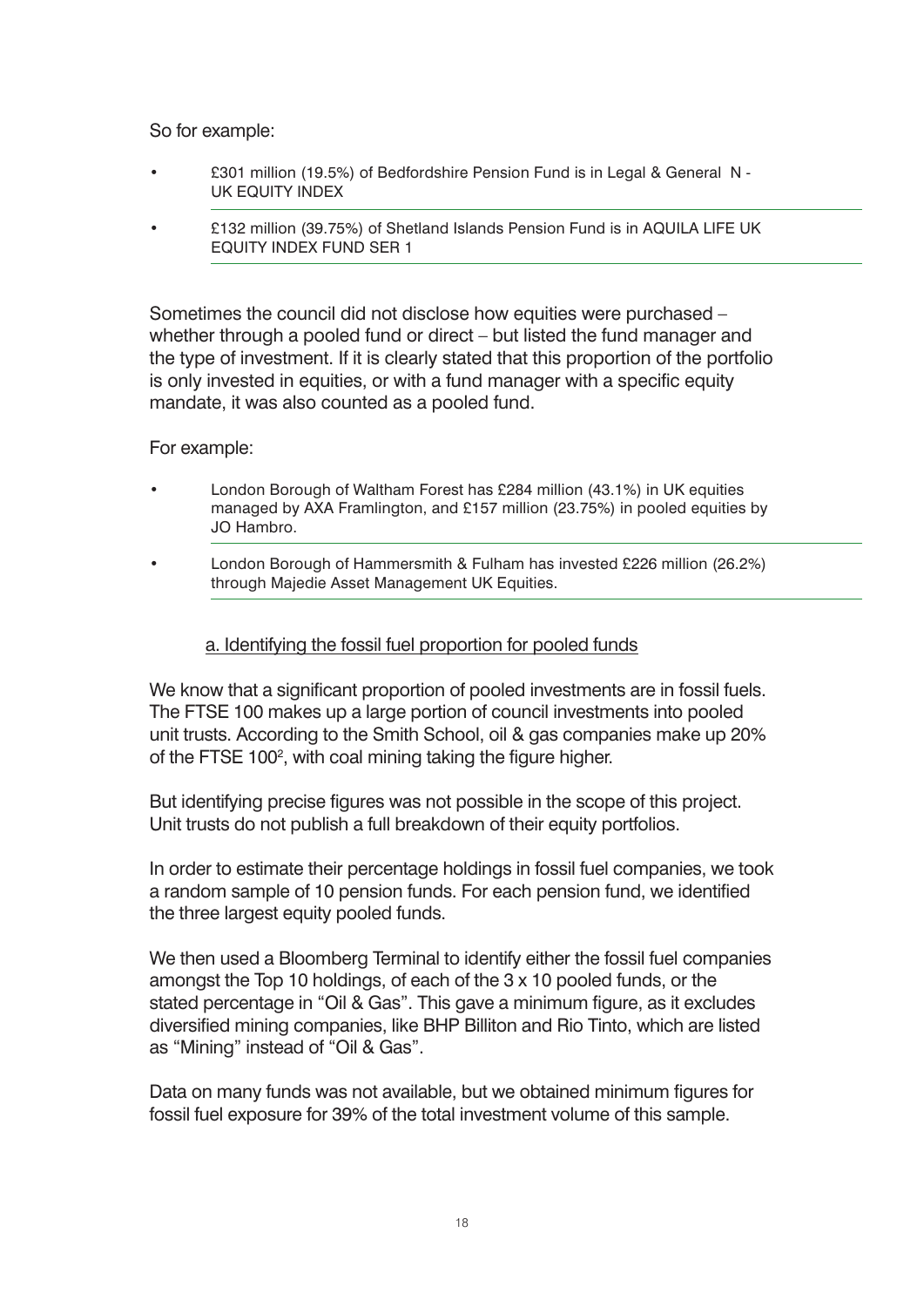A weighted average of the fossil fuel exposure gave us a figure of 10% as a conservative estimate of fossil fuel content for indirect equity investments by UK local government.

## b. Applying the fossil fuel proportion to indirect funds

For each local authority, we identified the 15 largest individual investments.

We manually went through these, identifying unit trusts invested into equities, using either the Bloomberg Terminal, Trustnet or information provided by the council. Equity pooled funds were defined as pooled funds that are almost exclusively invested in equities. We also included investments managed by fund managers that were specifically focused on equities. For example, those listed above for Bedfordshire, Shetland Islands, Waltham Forest and Hammersmith & Fulham pension funds.

We derived our indirect investment figure by applying the 10% fossil fuel proportion to these equity investments. We did not apply it to funds invested into property, private equity, currencies, to investments outside the largest 15, or to funds we didn't recognise as definitely being in equities.

This gave us a figure for indirect fossil fuel investments that is considered to be a conservative estimate.

# 5. Quality Control and Verification Process

The total holdings calculated from the data provided was checked against the last audited pension fund annual accounts. Since most of the data was valued as of March 31st 2015, compared to the last annual report of one year earlier, differences had to be in a reasonable margin. If some of the data was not clearly labelled a comparison of the volumes in each asset class between the data provided and the annual report was carried out.

# 6. Inputting data in the datatool

Using a Google Script the data from all the various spreadsheets is compiled in a Master spreadsheet and consecutively exported and imported as a .csv file. This allows for automatic updates preventing errors through manually transferring the data.

Notes about running campaigns and information particular to specific pension funds or counties are added manually.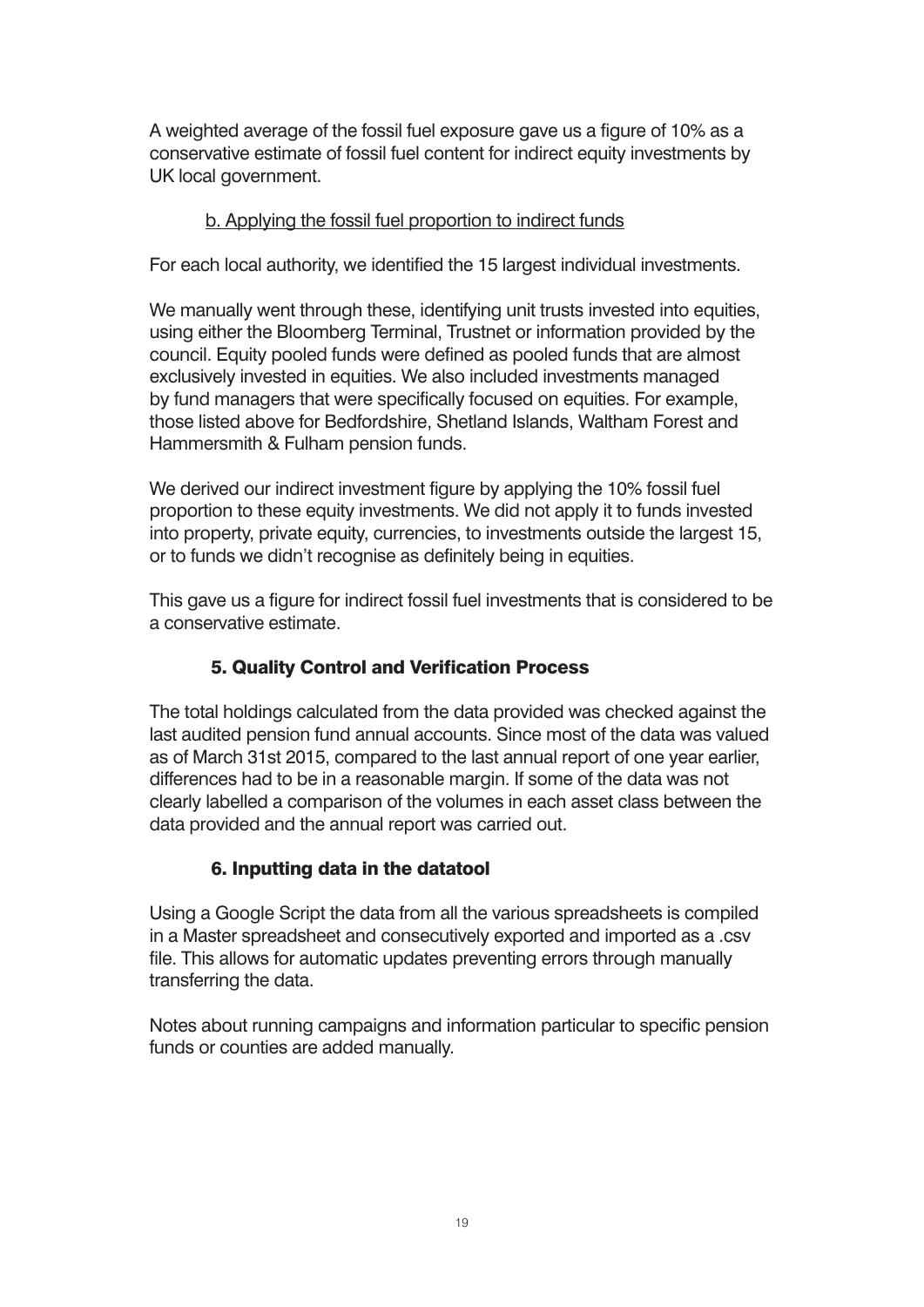# 7. Top Fossil Fuel companies overall

The direct investments in each fossil fuel company are summed up across all pension funds using Google scripts. Again, this data has to be viewed as a minimum and is subject to various ways of calculating it. Some councils have included data of their proportional investment through unit trusts and a significant proportion have given no detailed information about any holdings of their fund managers. Their exposure through pooled equity vehicles (indirect investments) is not accounted for in this analysis.

# 8. Accuracy of Data

In reaching the national LGPS figure of £14bn invested in fossil fuels, we have included figures for direct equity investments in the top 200 Coal, Oil, and Gas Companies as listed in the Carbon Underground 200, and estimated the exposure to oil and gas investments in unit/ pooled equity funds.

Corporate bond holdings in fossil fuel companies were excluded from this analysis, and we have not attempted to quantify indirect exposure to fossil fuel companies via equity holdings in major UK and global banks.

Given our methodology excludes small cap equity holdings in fossil fuels outside of the Carbon Underground 200, and uses a cautious fossil fuel estimate for unit/ pooled fund holdings, we believe that we are underestimating the actual totals of fossil fuel holdings of LGPS funds.

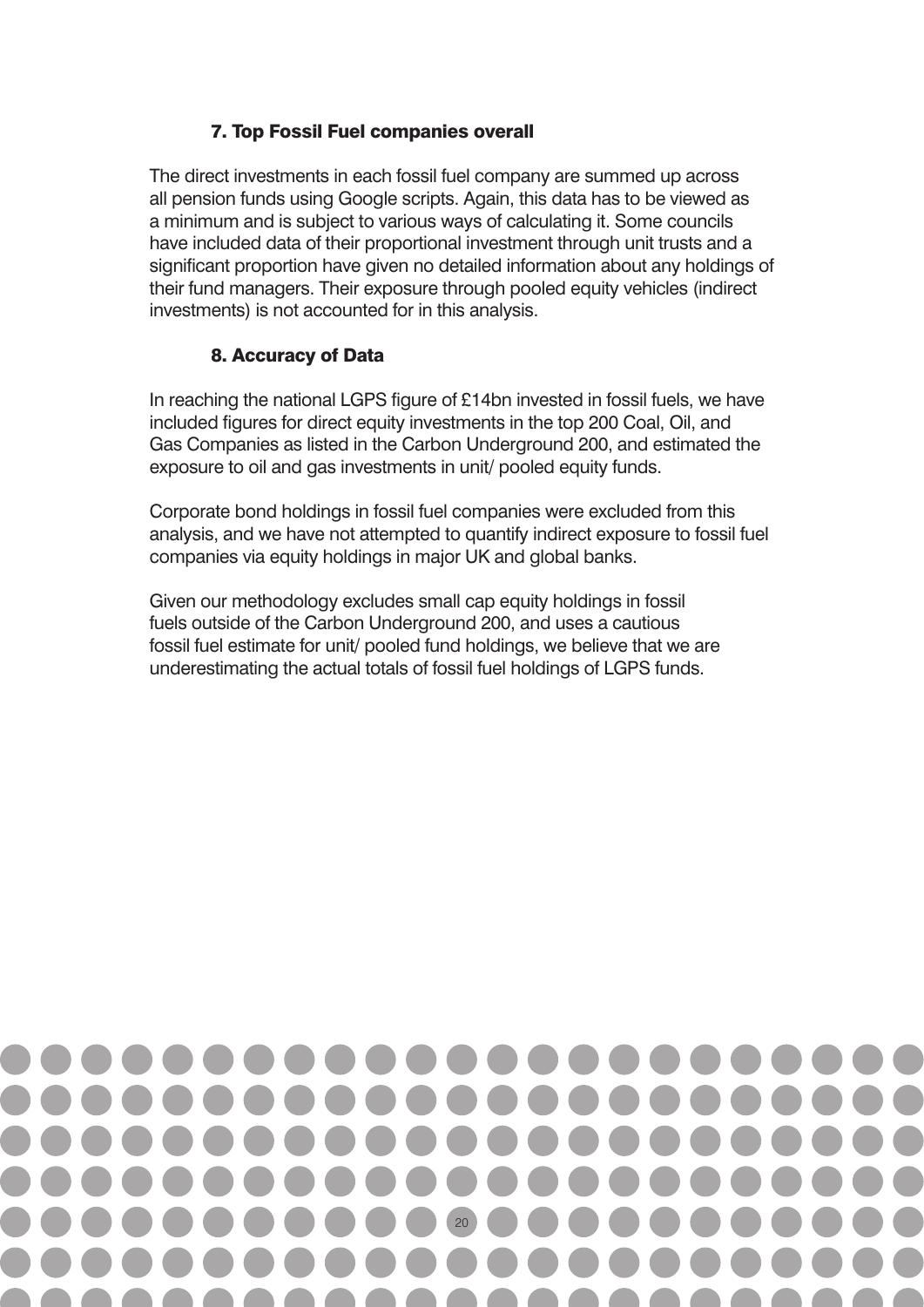# Summary Pension Data

| <b>Local Authority Area</b> | <b>Pension Fund</b>                               | <b>Total Fund Amount</b> | <b>Fossil Fuel</b><br><b>Investment</b> | % Fossil Fuels |
|-----------------------------|---------------------------------------------------|--------------------------|-----------------------------------------|----------------|
| <b>Greater Manchester</b>   | <b>Greater Manchester</b><br><b>Pension Fund</b>  | 13,284,054,000           | 1,304,123,000                           | 9.82%          |
| <b>Argyll and Bute</b>      | <b>Strathclyde Pension</b><br>Fund                | 14,906,954,000           | 751,960,000                             | 5.04%          |
| East Ayrshire               | <b>Strathclyde Pension</b><br>Fund                | 14,906,954,000           | 751,960,000                             | 5.04%          |
| <b>East Dunbartonshire</b>  | <b>Strathclyde Pension</b><br>Fund                | 14,906,954,000           | 751,960,000                             | 5.04%          |
| <b>East Renfrewshire</b>    | <b>Strathclyde Pension</b><br>Fund                | 14,906,954,000           | 751,960,000                             | 5.04%          |
| Glasgow                     | <b>Strathclyde Pension</b><br>Fund                | 14,906,954,000           | 751,960,000                             | 5.04%          |
| Inverclyde                  | Strathclyde Pension<br>Fund                       | 14,906,954,000           | 751,960,000                             | 5.04%          |
| North Ayshire               | <b>Strathclyde Pension</b><br>Fund                | 14,906,954,000           | 751,960,000                             | 5.04%          |
| North Lanarkshire           | <b>Strathclyde Pension</b><br>Fund                | 14,906,954,000           | 751,960,000                             | 5.04%          |
| Renfrewshire                | <b>Strathclyde Pension</b><br>Fund                | 14,906,954,000           | 751,960,000                             | 5.04%          |
| South Ayrshire              | <b>Strathclyde Pension</b><br>Fund                | 14,906,954,000           | 751,960,000                             | 5.04%          |
| South Lanarkshire           | <b>Strathclyde Pension</b><br>Fund                | 14,906,954,000           | 751,960,000                             | 5.04%          |
| <b>West Dunbartonshire</b>  | <b>Strathclyde Pension</b><br>Fund                | 14,906,954,000           | 751,960,000                             | 5.04%          |
| <b>West Yorkshire</b>       | <b>West Yorkshire Pension</b><br>Fund             | 10,370,000,000           | 670,800,000                             | 6.47%          |
| <b>West Midlands</b>        | <b>West Midlands Pension</b><br>Fund              | 10,144,000,000           | 354,946,441                             | 3.50%          |
| Merseyside                  | Merseyside Pension<br>Fund                        | 5,964,099,000            | 355,195,000                             | 5.96%          |
| Kent                        | Kent County Council<br>Pension Fund               | 4,079,298,000            | 324,271,000                             | 7.95%          |
| Medway                      | <b>Kent County Council</b><br><b>Pension Fund</b> | 4,079,298,000            | 324,271,000                             | 7.95%          |
| South Yorkshire             | South Yorkshire<br>Pension Fund                   | 5,550,000,000            | 317,728,000                             | 5.72%          |
| Derby                       | Derbyshire County<br><b>Council Pension Fund</b>  | 3,830,271,000            | 292,803,000                             | 7.64%          |
| Derbyshire                  | Derbyshire County<br><b>Council Pension Fund</b>  | 3,830,271,000            | 292,803,000                             | 7.64%          |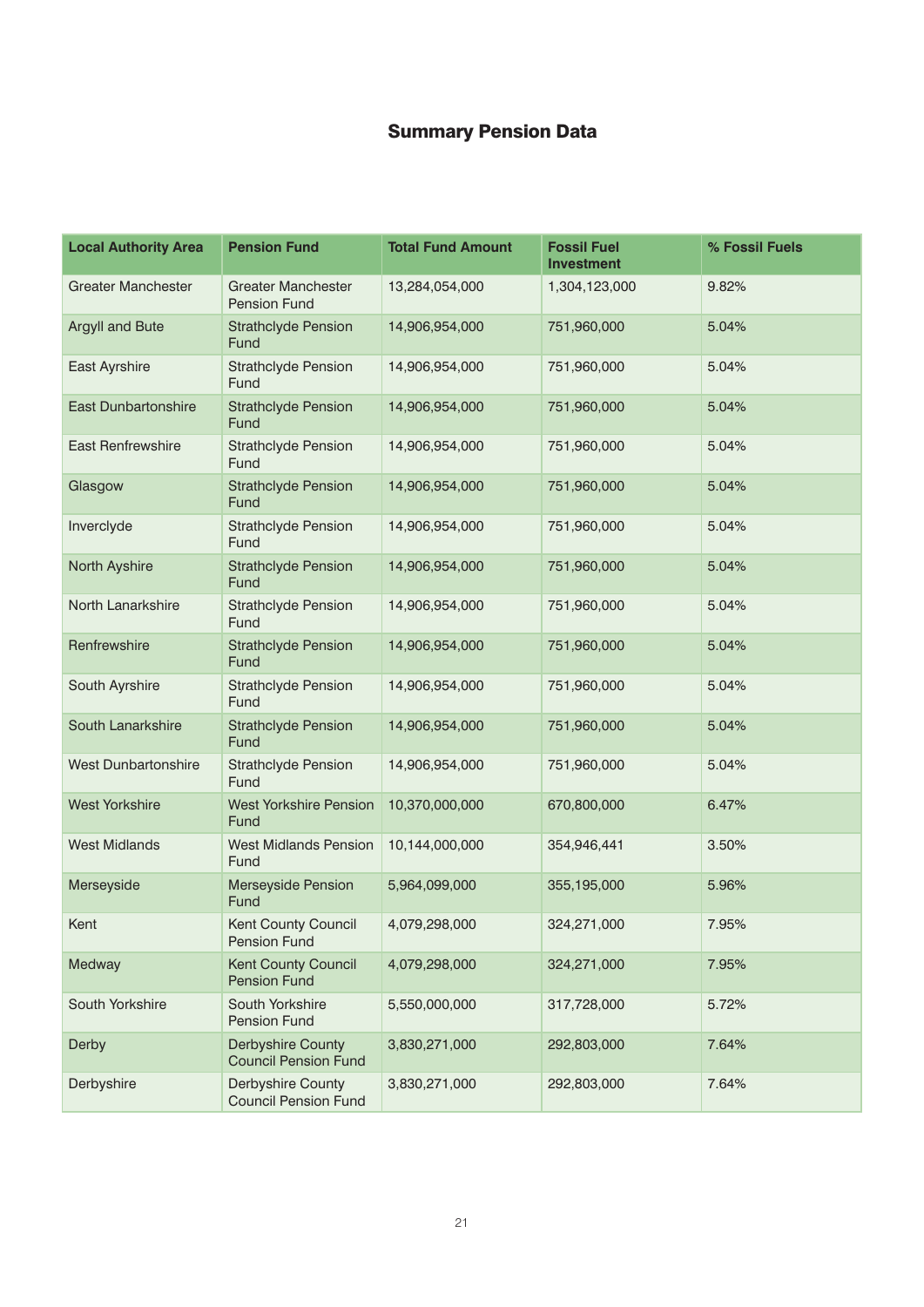| <b>Local Authority Area</b> | <b>Pension Fund</b>                                             | <b>Total Fund Amount</b> | <b>Fossil Fuel</b><br><b>Investment</b> | % Fossil Fuels |
|-----------------------------|-----------------------------------------------------------------|--------------------------|-----------------------------------------|----------------|
| East Riding of<br>Yorkshire | <b>East Riding Pension</b><br>Fund                              | 3,310,213,000            | 288,905,000                             | 8.73%          |
| Kingston upon Hull          | <b>East Riding Pension</b><br>Fund                              | 3,310,213,000            | 288,905,000                             | 8.73%          |
| North East Lincolnshire     | <b>East Riding Pension</b><br>Fund                              | 3,310,213,000            | 288,905,000                             | 8.73%          |
| North Lincolnshire          | <b>East Riding Pension</b><br>Fund                              | 3,310,213,000            | 288,905,000                             | 8.73%          |
| Hartlepool                  | <b>Teesside Pension Fund</b>                                    | 3,240,857,000            | 283, 167, 000                           | 8.74%          |
| Middlesbrough               | <b>Teesside Pension Fund</b>                                    | 3,240,857,000            | 283,167,000                             | 8.74%          |
| <b>Redcar and Cleveland</b> | <b>Teesside Pension Fund</b>                                    | 3,240,857,000            | 283,167,000                             | 8.74%          |
| Stockton-on-Tees            | <b>Teesside Pension Fund</b>                                    | 3,240,857,000            | 283,167,000                             | 8.74%          |
| Hampshire                   | Hampshire Pension<br>Fund                                       | 5,108,786,000            | 269,433,000                             | 5.27%          |
| Portsmouth                  | Hampshire Pension<br>Fund                                       | 5,108,786,000            | 269,433,000                             | 5.27%          |
| Southampton                 | <b>Hampshire Pension</b><br>Fund                                | 5,108,786,000            | 269,433,000                             | 5.27%          |
| Tyne and Wear               | Tyne and Wear Pension<br>Fund                                   | 5,432,300,000            | 264,961,000                             | 4.88%          |
| Nottingham                  | Nottinghamshire<br><b>County Council</b><br><b>Pension Fund</b> | 3,708,200,000            | 261,253,000                             | 7.05%          |
| Nottinghamshire             | Nottinghamshire<br><b>County Council</b><br>Pension Fund        | 3,708,200,000            | 261,253,000                             | 7.05%          |
| Staffordshire               | <b>Staffordshire Pension</b><br>Fund                            | 3,215,718,000            | 249,697,000                             | 7.76%          |
| Stoke-on-Trent              | <b>Staffordshire Pension</b><br>Fund                            | 3,215,718,000            | 249,697,000                             | 7.76%          |
| Midlothian                  | <b>Lothian Pension Fund</b>                                     | 5,038,420,000            | 237,036,000                             | 4.70%          |
| <b>West Lothian</b>         | Lothian Pension Fund                                            | 5,038,420,000            | 237,036,000                             | 4.70%          |
| East Lothian                | Lothian Pension Fund                                            | 5,038,420,000            | 237,036,000                             | 4.70%          |
| Edinburgh                   | Lothian Pension Fund                                            | 5,038,420,000            | 237,036,000                             | 4.70%          |
| Devon                       | Peninsula Pension<br>Fund                                       | 3,357,571,000            | 215,549,000                             | 6.42%          |
| Plymouth                    | Peninsula Pension<br>Fund                                       | 3,357,571,000            | 215,549,000                             | 6.42%          |
| Torbay                      | Peninsula Pension<br>Fund                                       | 3,357,571,000            | 215,549,000                             | 6.42%          |
| Banbridge                   | <b>NILGOSC</b>                                                  | 5,060,000,000            | 206,662,000                             | 4.08%          |
| <b>Belfast</b>              | <b>NILGOSC</b>                                                  | 5,060,000,000            | 206,662,000                             | 4.08%          |
| Carrickfergus               | <b>NILGOSC</b>                                                  | 5,060,000,000            | 206,662,000                             | 4.08%          |
| Castlereagh                 | <b>NILGOSC</b>                                                  | 5,060,000,000            | 206,662,000                             | 4.08%          |
| Coleraine                   | <b>NILGOSC</b>                                                  | 5,060,000,000            | 206,662,000                             | 4.08%          |
| Cookstown                   | <b>NILGOSC</b>                                                  | 5,060,000,000            | 206,662,000                             | 4.08%          |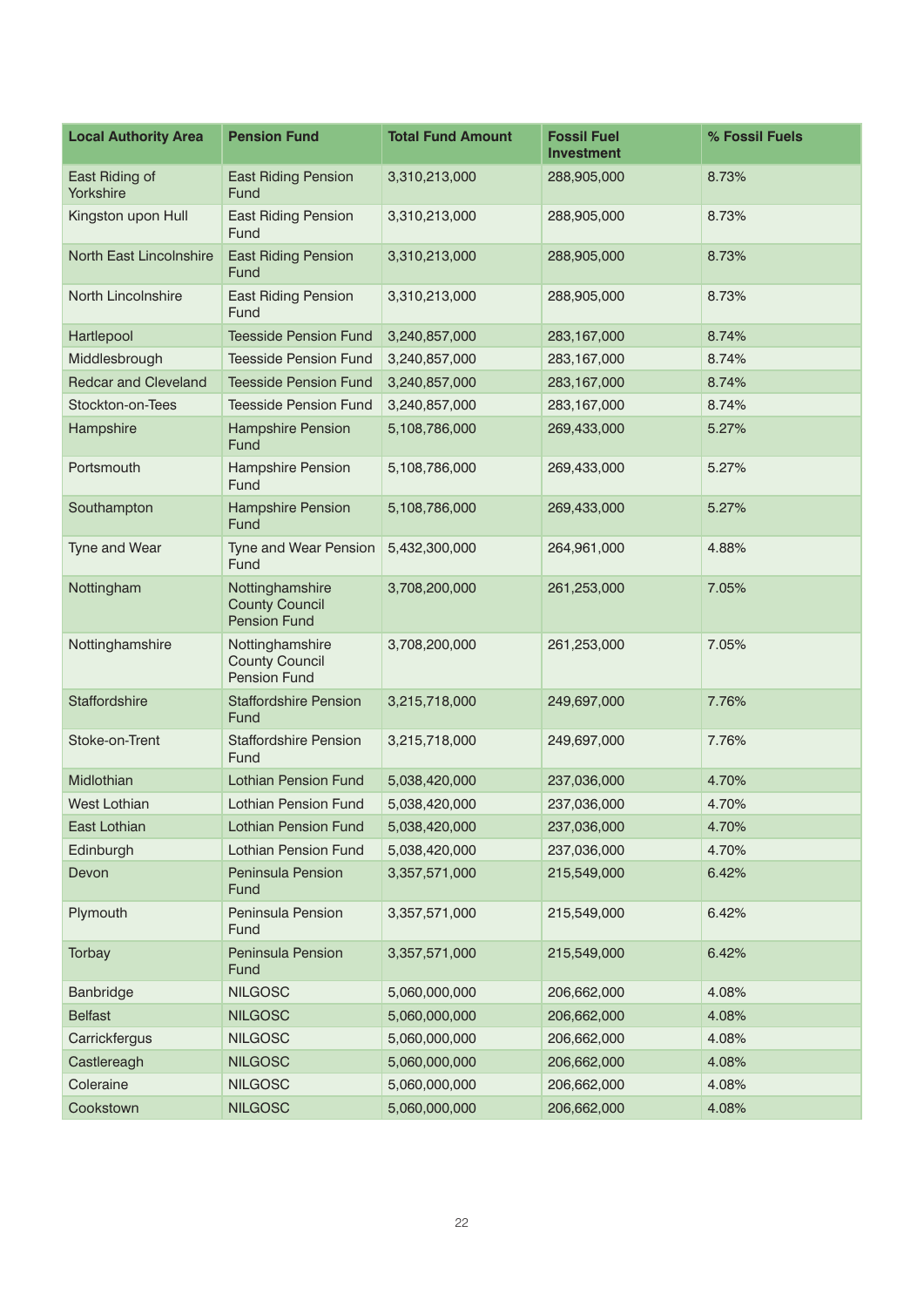| <b>Local Authority Area</b>     | <b>Pension Fund</b>                                                  | <b>Total Fund Amount</b> | <b>Fossil Fuel</b><br><b>Investment</b> | % Fossil Fuels |
|---------------------------------|----------------------------------------------------------------------|--------------------------|-----------------------------------------|----------------|
| Craigavon                       | <b>NILGOSC</b>                                                       | 5,060,000,000            | 206,662,000                             | 4.08%          |
| Derry                           | <b>NILGOSC</b>                                                       | 5,060,000,000            | 206,662,000                             | 4.08%          |
| Down                            | <b>NILGOSC</b>                                                       | 5,060,000,000            | 206,662,000                             | 4.08%          |
| Dungannon                       | <b>NILGOSC</b>                                                       | 5,060,000,000            | 206,662,000                             | 4.08%          |
| Fermanagh                       | <b>NILGOSC</b>                                                       | 5,060,000,000            | 206,662,000                             | 4.08%          |
| Larne                           | <b>NILGOSC</b>                                                       | 5,060,000,000            | 206,662,000                             | 4.08%          |
| Limavady                        | <b>NILGOSC</b>                                                       | 5,060,000,000            | 206,662,000                             | 4.08%          |
| Lisburn                         | <b>NILGOSC</b>                                                       | 5,060,000,000            | 206,662,000                             | 4.08%          |
| Magherafelt                     | <b>NILGOSC</b>                                                       | 5,060,000,000            | 206,662,000                             | 4.08%          |
| Moyle                           | <b>NILGOSC</b>                                                       | 5,060,000,000            | 206,662,000                             | 4.08%          |
| Newry and Mourne                | <b>NILGOSC</b>                                                       | 5,060,000,000            | 206,662,000                             | 4.08%          |
| Newtownabbey                    | <b>NILGOSC</b>                                                       | 5,060,000,000            | 206,662,000                             | 4.08%          |
| North Down                      | <b>NILGOSC</b>                                                       | 5,060,000,000            | 206,662,000                             | 4.08%          |
| Omagh                           | <b>NILGOSC</b>                                                       | 5,060,000,000            | 206,662,000                             | 4.08%          |
| Strabane                        | <b>NILGOSC</b>                                                       | 5,060,000,000            | 206,662,000                             | 4.08%          |
| Antrim                          | <b>NILGOSC</b>                                                       | 5,060,000,000            | 206,662,000                             | 4.08%          |
| Ards                            | <b>NILGOSC</b>                                                       | 5,060,000,000            | 206,662,000                             | 4.08%          |
| Armagh                          | <b>NILGOSC</b>                                                       | 5,060,000,000            | 206,662,000                             | 4.08%          |
| Ballymena                       | <b>NILGOSC</b>                                                       | 5,060,000,000            | 206,662,000                             | 4.08%          |
| Ballymoney                      | <b>NILGOSC</b>                                                       | 5,060,000,000            | 206,662,000                             | 4.08%          |
| <b>Essex</b>                    | <b>Essex Pension Fund</b>                                            | 4,964,655,000            | 204,359,000                             | 4.12%          |
| Southend-on-Sea                 | <b>Essex Pension Fund</b>                                            | 4,964,655,000            | 204,359,000                             | 4.12%          |
| Thurrock                        | <b>Essex Pension Fund</b>                                            | 4,964,655,000            | 204,359,000                             | 4.12%          |
| Herefordshire                   | <b>Worcestershire Pension</b><br>Fund                                | 1,837,753,000            | 197,423,000                             | 10.74%         |
| Worcestershire                  | Worcestershire Pension<br>Fund                                       | 1,837,753,000            | 197,423,000                             | 10.74%         |
| <b>Surrey</b>                   | <b>Surrey County Council</b><br><b>Pension Fund</b>                  | 2,807,500,000            | 176,765,000                             | 6.30%          |
| Angus                           | Tayside Pension Fund                                                 | 2,463,100,000            | 176,010,000                             | 7.15%          |
| Perthshire and Kinross          | <b>Tayside Pension Fund</b>                                          | 2,463,100,000            | 176,010,000                             | 7.15%          |
| <b>Dundee</b>                   | <b>Tayside Pension Fund</b>                                          | 2,463,100,000            | 176,010,000                             | 7.15%          |
| <b>Brighton and Hove</b>        | <b>East Sussex Pension</b><br>Fund                                   | 2,602,879,000            | 171,846,000                             | 6.60%          |
| <b>East Sussex</b>              | <b>East Sussex Pension</b><br>Fund                                   | 2,602,879,000            | 171,846,000                             | 6.60%          |
| Northamptonshire                | Northamptonshire<br><b>Local Government</b><br><b>Pension Scheme</b> | 1,659,847,000            | 171,800,000                             | 10.35%         |
| Bath and North East<br>Somerset | <b>Avon Pension Fund</b>                                             | 3,302,280,000            | 171,777,000                             | 5.20%          |
| <b>Bristol</b>                  | Avon Pension Fund                                                    | 3,302,280,000            | 171,777,000                             | 5.20%          |
| North Somerset                  | <b>Avon Pension Fund</b>                                             | 3,302,280,000            | 171,777,000                             | 5.20%          |
| South Gloucestershire           | Avon Pension Fund                                                    | 3,302,280,000            | 171,777,000                             | 5.20%          |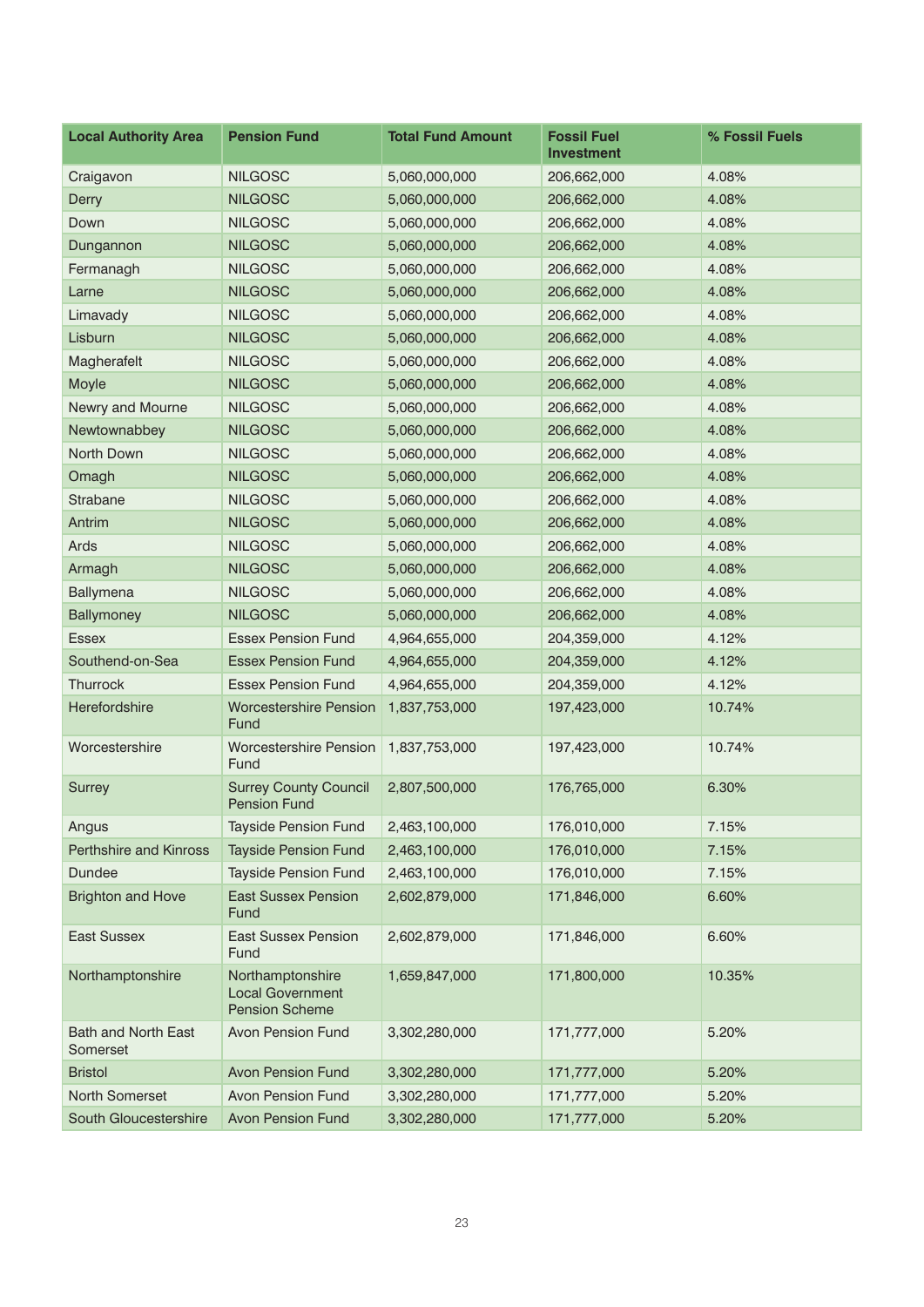| <b>Local Authority Area</b> | <b>Pension Fund</b>                                             | <b>Total Fund Amount</b> | <b>Fossil Fuel</b><br><b>Investment</b> | % Fossil Fuels |
|-----------------------------|-----------------------------------------------------------------|--------------------------|-----------------------------------------|----------------|
| Leicester                   | Leicestershire County<br><b>Council Pension Fund</b>            | 2,514,711,000            | 164,292,000                             | 6.53%          |
| Leicestershire              | Leicestershire County<br><b>Council Pension Fund</b>            | 2,514,711,000            | 164,292,000                             | 6.53%          |
| Rutland                     | Leicestershire County<br><b>Council Pension Fund</b>            | 2,514,711,000            | 164,292,000                             | 6.53%          |
| <b>Blaenau Gwent</b>        | <b>Torfaen Pension Fund</b>                                     | 2,062,483,000            | 161,193,000                             | 7.82%          |
| Caerphilly                  | <b>Torfaen Pension Fund</b>                                     | 2,062,483,000            | 161,193,000                             | 7.82%          |
| Monmouthshire               | <b>Torfaen Pension Fund</b>                                     | 2,062,483,000            | 161,193,000                             | 7.82%          |
| Newport                     | <b>Torfaen Pension Fund</b>                                     | 2,062,483,000            | 161,193,000                             | 7.82%          |
| Torfaen                     | <b>Torfaen Pension Fund</b>                                     | 2,062,483,000            | 161,193,000                             | 7.82%          |
| Halton                      | <b>Cheshire Pension Fund</b>                                    | 3,550,000,000            | 157,500,000                             | 4.44%          |
| Cheshire                    | <b>Cheshire Pension Fund</b>                                    | 3,550,000,000            | 157,500,000                             | 4.44%          |
| Warrington                  | <b>Cheshire Pension Fund</b>                                    | 3,550,000,000            | 157,500,000                             | 4.44%          |
| Bournemouth                 | <b>Dorset County</b><br><b>Council Pension Fund</b>             | 2,091,827,000            | 153,544,000                             | 7.34%          |
| <b>Dorset</b>               | <b>Dorset County</b><br><b>Council Pension Fund</b>             | 2,091,827,000            | 153,544,000                             | 7.34%          |
| Poole                       | <b>Dorset County</b><br><b>Council Pension Fund</b>             | 2,091,827,000            | 153,544,000                             | 7.34%          |
| North Yorkshire             | North Yorkshire County<br><b>Council Pension Fund</b>           | 2,078,026,000            | 149,227,000                             | 7.18%          |
| York                        | North Yorkshire County<br><b>Council Pension Fund</b>           | 2,078,026,000            | 149,227,000                             | 7.18%          |
| Carmarthenshire             | Dyfed Pension Fund                                              | 1,694,781,000            | 141,345,000                             | 8.34%          |
| Ceredigion                  | Dyfed Pension Fund                                              | 1,694,781,000            | 141,345,000                             | 8.34%          |
| Pembrokeshire               | <b>Dyfed Pension Fund</b>                                       | 1,694,781,000            | 141,345,000                             | 8.34%          |
| <b>Norfolk</b>              | Norfolk Pension Fund                                            | 2,644,730,000            | 140,844,000                             | 5.33%          |
| Hertfordshire               | <b>Hertfordshire Pension</b><br>Fund                            | 3,469,985,000            | 129,078,000                             | 3.72%          |
| Darlington                  | Durham County<br>Council                                        | 2,130,855,000            | 128,293,000                             | 6.02%          |
| Durham                      | <b>Durham County</b><br>Council                                 | 2,130,855,000            | 128,293,000                             | 6.02%          |
| Buckinghamshire             | Buckinghamshire<br><b>County Council</b><br><b>Pension Fund</b> | 1,896,306,000            | 128,107,000                             | 6.76%          |
| <b>Milton Keynes</b>        | Buckinghamshire<br><b>County Council</b><br><b>Pension Fund</b> | 1,896,306,000            | 128,107,000                             | 6.76%          |
| Moray                       | North East Scotland<br><b>Pension Fund</b>                      | 2,913,400,000            | 124,854,000                             | 4.29%          |
| Aberdeen                    | North East Scotland<br><b>Pension Fund</b>                      | 2,913,400,000            | 124,854,000                             | 4.29%          |
| Aberdeenshire               | North East Scotland<br>Pension Fund                             | 2,913,400,000            | 124,854,000                             | 4.29%          |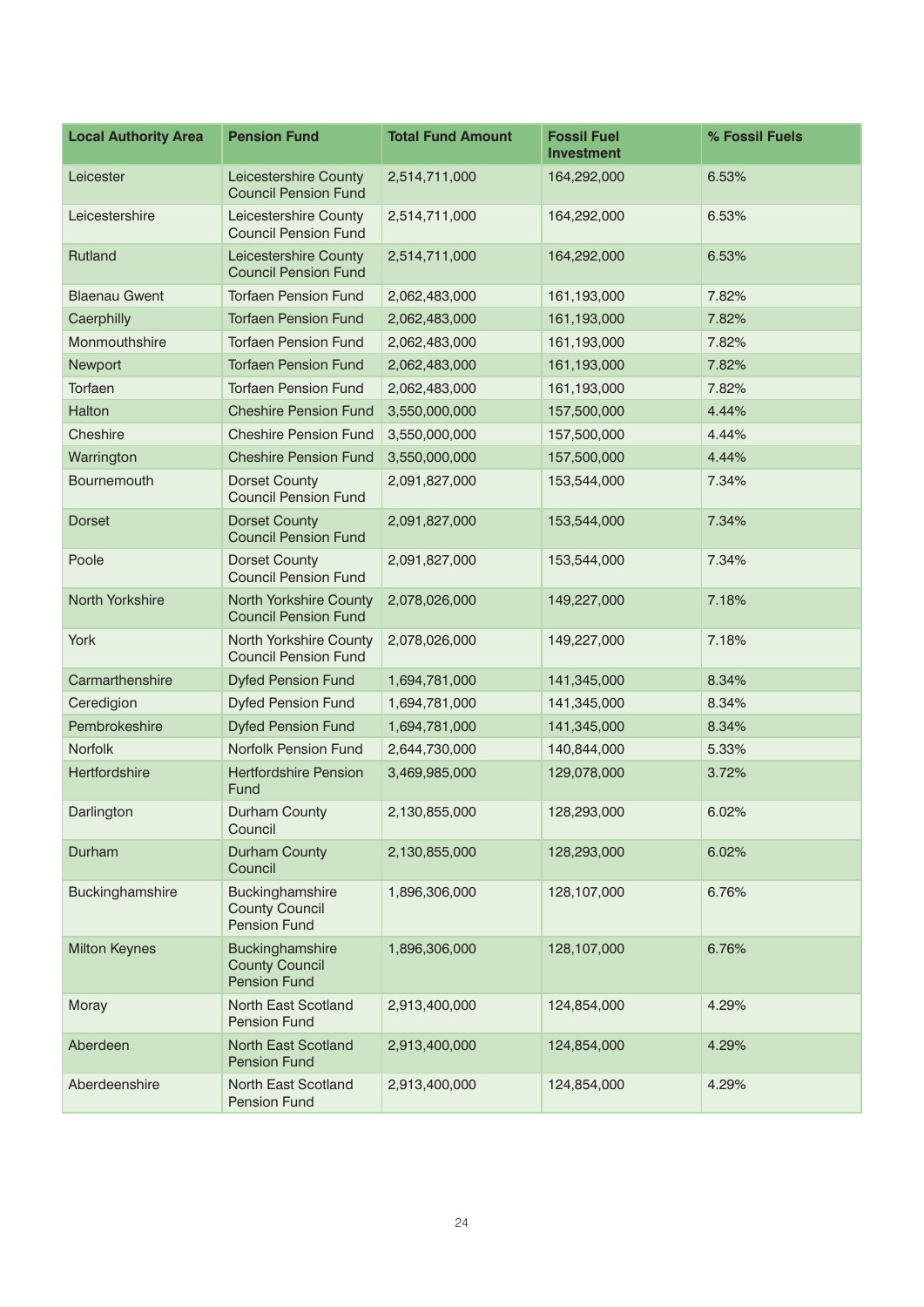| <b>Local Authority Area</b>  | <b>Pension Fund</b>                                      | <b>Total Fund Amount</b> | <b>Fossil Fuel</b><br><b>Investment</b> | % Fossil Fuels |
|------------------------------|----------------------------------------------------------|--------------------------|-----------------------------------------|----------------|
| <b>West Sussex</b>           | <b>West Sussex Pension</b><br>Fund                       | 2,290,454,000            | 121,547,000                             | 5.31%          |
| Somerset                     | <b>Somerset County</b><br><b>Council Pension Fund</b>    | 1,472,295,000            | 121,505,000                             | 8.25%          |
| Cambridgeshire               | Cambridgeshire<br><b>Pension Fund</b>                    | 2,238,809,000            | 119,964,000                             | 5.36%          |
| Peterborough                 | Cambridgeshire<br><b>Pension Fund</b>                    | 2,238,809,000            | 119,964,000                             | 5.36%          |
| Oxfordshire                  | <b>Oxfordshire County</b><br><b>Council Pension Fund</b> | 1,665,432,000            | 119,695,000                             | 7.19%          |
| <b>Suffolk</b>               | <b>Suffolk County Council</b><br><b>Pension Fund</b>     | 1,866,346,000            | 117,708,000                             | 6.31%          |
| Lincolnshire                 | <b>Lincolnshire Pension</b><br>Fund                      | 1,623,527,000            | 113,380,000                             | 6.98%          |
| Camden                       | London Borough of<br><b>Camden Pension Fund</b>          | 1,162,683,000            | 110,492,000                             | 9.50%          |
| Gloucestershire              | Gloucestershire<br><b>Pension Fund</b>                   | 1,506,000,000            | 110,050,000                             | 7.31%          |
| Cumbria                      | <b>Cumbria County</b><br><b>Council Pension Fund</b>     | 1,829,134,000            | 108,400,000                             | 5.93%          |
| Clackmannanshire             | <b>Falkirk Council Pension</b><br>Fund                   | 1,782,195,000            | 105,761,000                             | 5.93%          |
| Falkirk                      | <b>Falkirk Council Pension</b><br>Fund                   | 1,782,195,000            | 105,761,000                             | 5.93%          |
| Stirling                     | <b>Falkirk Council Pension</b><br>Fund                   | 1,782,195,000            | 105,761,000                             | 5.93%          |
| Cardiff                      | Cardiff and Vale of<br>Glamorgan Pension<br>Fund         | 1,451,692,000            | 105,306,000                             | 7.25%          |
| Vale of Glamorgan            | Cardiff and Vale of<br>Glamorgan Pension<br>Fund         | 1,451,692,000            | 105,306,000                             | 7.25%          |
| <b>Blackburn with Darwen</b> | Lancashire County<br><b>Pension Fund</b>                 | 5,372,370,000            | 101,940,000                             | 1.90%          |
| Lancashire                   | <b>Lancashire County</b><br><b>Pension Fund</b>          | 5,372,370,000            | 101,940,000                             | 1.90%          |
| Neath Port Talbot            | City & County of<br>Swansea Pension Fund                 | 1,348,965,000            | 99,503,000                              | 7.38%          |
| Swansea                      | City & County of<br>Swansea Pension Fund                 | 1,348,965,000            | 99,503,000                              | 7.38%          |
| <b>Bridgend</b>              | Rhondda Cynon Taf<br>Pension Fund                        | 1,727,894,000            | 98,322,000                              | 5.69%          |
| Merthyr Tydfil               | Rhondda Cynon Taf<br><b>Pension Fund</b>                 | 1,727,894,000            | 98,322,000                              | 5.69%          |
| Rhondda, Cynon, Taff         | Rhondda Cynon Taf<br><b>Pension Fund</b>                 | 1,727,894,000            | 98,322,000                              | 5.69%          |
| Fife                         | <b>Fife Council Pension</b><br>Fund                      | 1,831,973,000            | 95,394,000                              | 5.21%          |
| Swindon                      | <b>Wiltshire Pension Fund</b>                            | 1,516,333,000            | 92,707,000                              | 6.11%          |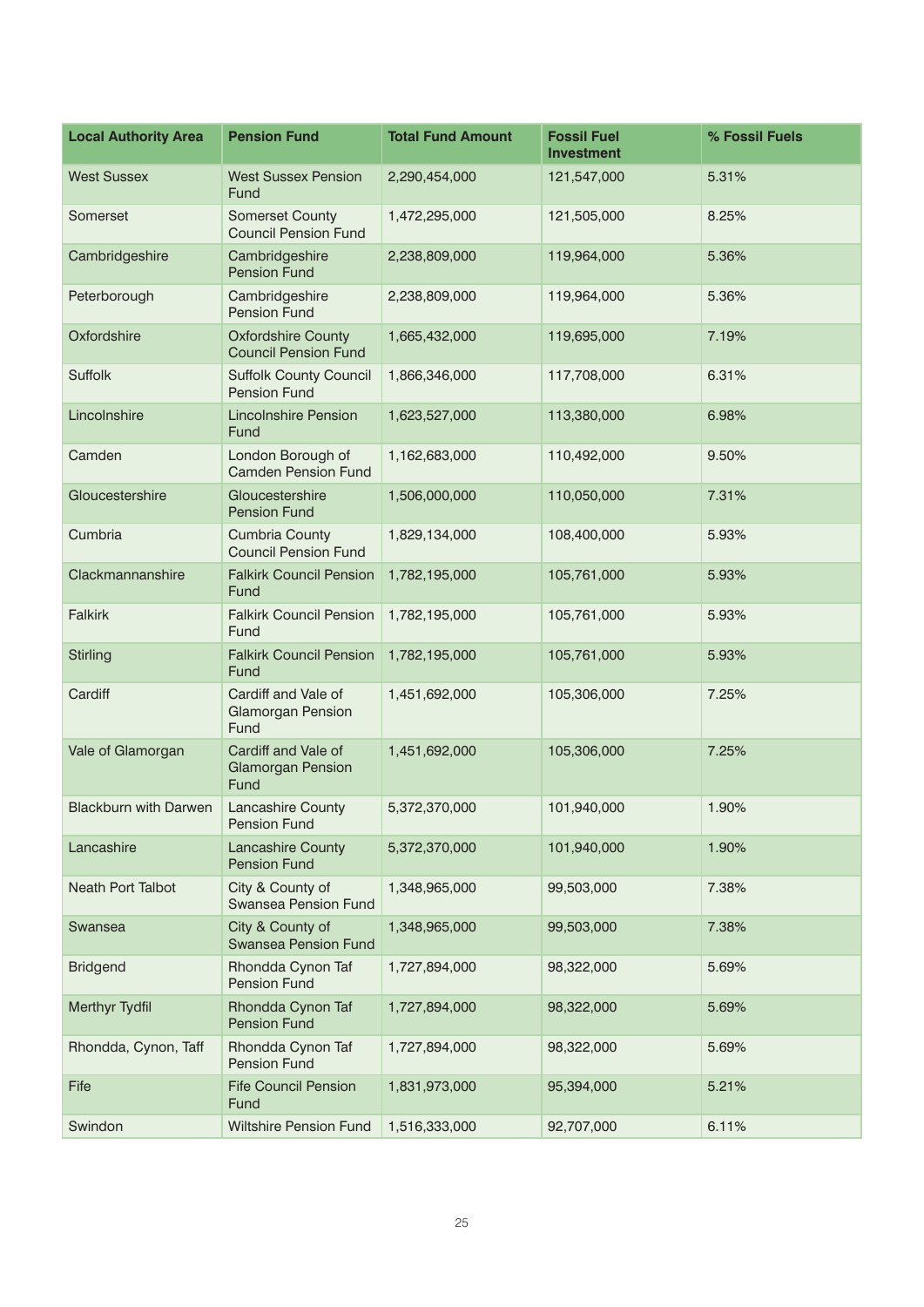| <b>Local Authority Area</b> | <b>Pension Fund</b>                                                 | <b>Total Fund Amount</b> | <b>Fossil Fuel</b><br><b>Investment</b> | % Fossil Fuels |
|-----------------------------|---------------------------------------------------------------------|--------------------------|-----------------------------------------|----------------|
| Wiltshire                   | <b>Wiltshire Pension Fund</b>                                       | 1,516,333,000            | 92,707,000                              | 6.11%          |
| <b>Tower Hamlets</b>        | London Borough of<br><b>Tower Hamlets Pension</b><br>Fund           | 1,047,073,000            | 91,764,000                              | 8.76%          |
| Warwickshire                | <b>Warwickshire County</b><br><b>Council Pension Fund</b>           | 1,520,471,000            | 88,368,000                              | 5.81%          |
| Westminster                 | <b>Westminster City</b><br><b>Council Pension Fund</b>              | 1,094,331,000            | 85,075,000                              | 7.77%          |
| Anglesey                    | <b>Gwynedd Council</b><br><b>Pension Fund</b>                       | 1,309,546,000            | 82,297,000                              | 6.28%          |
| Conwy                       | <b>Gwynedd Council</b><br><b>Pension Fund</b>                       | 1,309,546,000            | 82,297,000                              | 6.28%          |
| Gwynedd                     | <b>Gwynedd Council</b><br><b>Pension Fund</b>                       | 1,309,546,000            | 82,297,000                              | 6.28%          |
| Greenwich                   | Royal Borough of<br><b>Greenwich Council</b><br><b>Pension Fund</b> | 1,265,738,000            | 81,180,000                              | 6.41%          |
| Shropshire                  | <b>Shropshire Pension</b><br>Fund                                   | 1,339,203,000            | 73,863,000                              | 5.52%          |
| <b>Telford and Wrekin</b>   | <b>Shropshire Pension</b><br>Fund                                   | 1,339,203,000            | 73,863,000                              | 5.52%          |
| Bedfordshire                | <b>Bedfordshire Pension</b><br>Fund                                 | 1,538,134,000            | 71,014,000                              | 4.62%          |
| Luton                       | <b>Bedfordshire Pension</b><br>Fund                                 | 1,538,134,000            | 71,014,000                              | 4.62%          |
| Wandsworth                  | <b>Wandsworth Pension</b><br>Fund                                   | 1,054,186,000            | 69,623,000                              | 6.60%          |
| <b>Berkshire</b>            | Royal County of<br><b>Berkshire Pension</b><br>Fund                 | 1,620,500,000            | 66,570,000                              | 4.11%          |
| Haringey                    | London Borough of<br><b>Haringey Pension Fund</b>                   | 909,765,000              | 66,464,000                              | 7.31%          |
| Cornwall                    | <b>Cornwall Pension Fund</b>                                        | 1,408,716,000            | 64,909,000                              | 4.61%          |
| Northumberland              | Northumberland<br><b>County Council</b><br><b>Pension Fund</b>      | 944,221,000              | 63,889,000                              | 6.77%          |
| Hackney                     | London Borough of<br><b>Hackney Pension Fund</b>                    | 1,029,000,000            | 63,111,000                              | 6.13%          |
| Eilean Siar                 | <b>Highland Council</b><br><b>Pension Fund</b>                      | 1,268,000,000            | 60,897,000                              | 4.80%          |
| Highland                    | <b>Highland Council</b><br><b>Pension Fund</b>                      | 1,268,000,000            | 60,897,000                              | 4.80%          |
| Kensington and<br>Chelsea   | Royal Borough of<br>Kensington and<br><b>Chelsea Pension Fund</b>   | 817,492,000              | 60,850,000                              | 7.44%          |
| Ealing                      | London Borough of<br><b>Ealing Pension Fund</b>                     | 867,000,000              | 60,800,000                              | 7.01%          |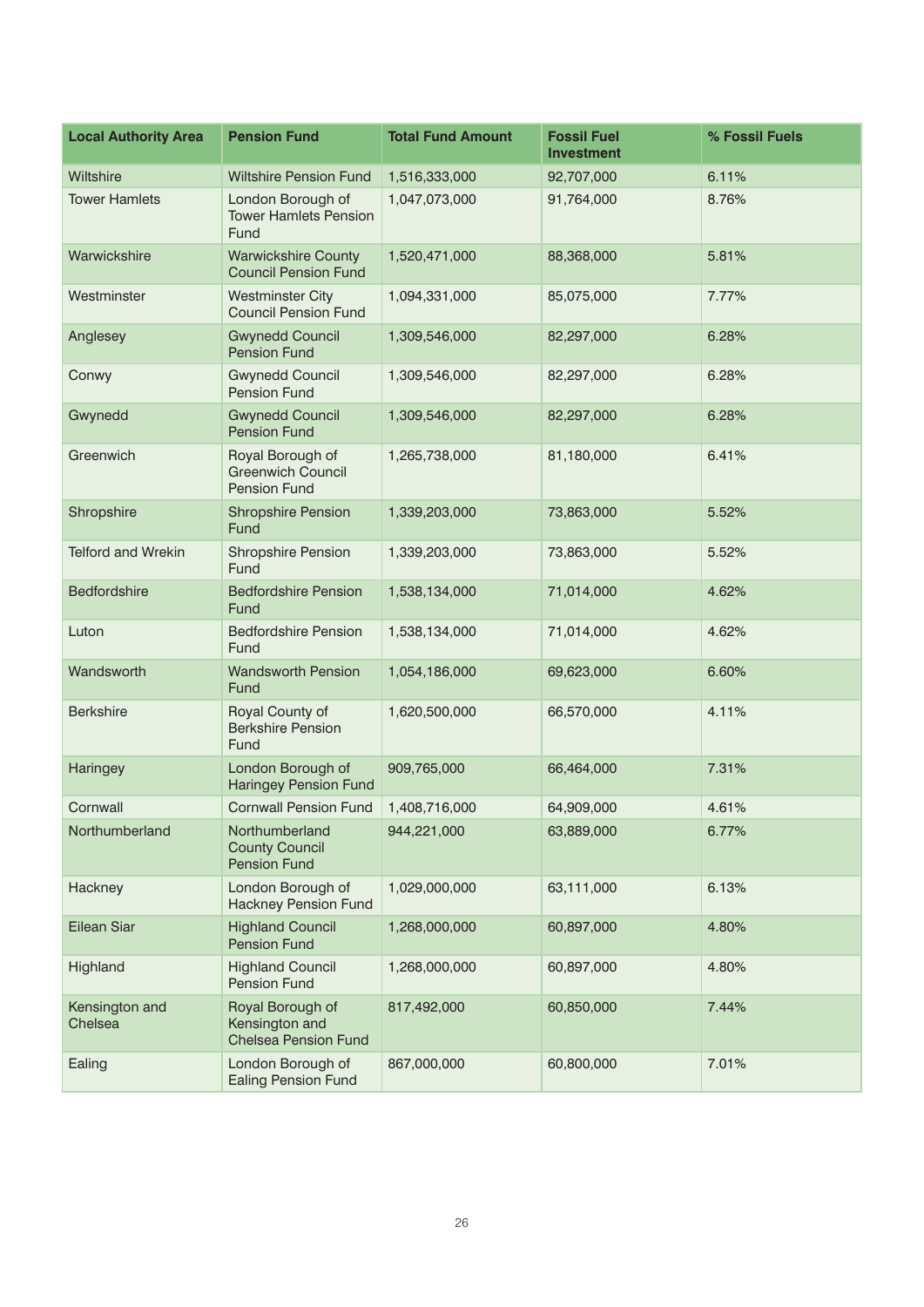| <b>Local Authority Area</b>    | <b>Pension Fund</b>                                                | <b>Total Fund Amount</b> | <b>Fossil Fuel</b><br><b>Investment</b> | % Fossil Fuels |
|--------------------------------|--------------------------------------------------------------------|--------------------------|-----------------------------------------|----------------|
| Southwark                      | London Borough of<br>Southwark Pension<br>Fund                     | 1,234,847,000            | 60,601,000                              | 4.91%          |
| Islington                      | London Borough of<br><b>Islington Pension Fund</b>                 | 971,000,000              | 59,474,000                              | 6.13%          |
| Lambeth                        | London Borough of<br><b>Lambeth Pension Fund</b>                   | 1,036,207,000            | 59,145,000                              | 5.71%          |
| Lewisham                       | London Borough of<br>Lewisham Pension<br>Fund                      | 927,937,000              | 58,419,000                              | 6.30%          |
| <b>Merton</b>                  | London Borough of<br><b>Merton Pension Fund</b>                    | 478,854,000              | 52,649,000                              | 10.99%         |
| Dumfries and Galloway          | <b>Dumfries and Galloway</b><br><b>Pension Fund</b>                | 634,800,000              | 49,817,000                              | 7.85%          |
| Hounslow                       | London Borough of<br><b>Hounslow Pension</b><br>Fund               | 721,000,000              | 49,310,000                              | 6.84%          |
| London                         | City of London Pension<br>Fund                                     | 746,300,000              | 46,780,000                              | 6.27%          |
| Hammersmith and<br>Fulham      | London Borough of<br>Hammersmith and<br><b>Fulham Pension Fund</b> | 864,781,000              | 44,933,000                              | 5.20%          |
| <b>Waltham Forest</b>          | London Borough<br>of Waltham Forest<br><b>Pension Fund</b>         | 659,647,000              | 44,096,000                              | 6.68%          |
| Kingston upon Thames           | Royal Borough of<br>Kingston upon Thames<br><b>Pension Fund</b>    | 640,890,000              | 42,464,000                              | 6.63%          |
| Hillingdon                     | London Borough of<br>Hillingdon Pension<br>Fund                    | 724,461,000              | 42,391,000                              | 5.85%          |
| Harrow                         | London Borough of<br><b>Harrow Pension Fund</b>                    | 615,661,000              | 41,744,000                              | 6.78%          |
| Richmond upon<br><b>Thames</b> | London Borough<br>of Richmond Upon<br><b>Thames Pension Fund</b>   | 611,432,000              | 41,144,000                              | 6.73%          |
| Croydon                        | London Borough of<br>Croydon Pension Fund                          | 766,512,000              | 40,150,000                              | 5.24%          |
| <b>Brent</b>                   | London Borough of<br><b>Brent Pension Fund</b>                     | 639,487,000              | 39,011,000                              | 6.10%          |
| <b>Bexley</b>                  | London Borough of<br><b>Bexley Pension Fund</b>                    | 660,079,000              | 38,670,000                              | 5.86%          |
| Barking and<br>Dagenham        | London Borough<br>of Barking and<br>Dagenham Pension<br>Fund       | 726,370,000              | 35,428,000                              | 4.88%          |
| Newham                         | London Borough of<br>Newham Council<br><b>Pension Fund</b>         | 921,574,000              | 34,193,000                              | 3.71%          |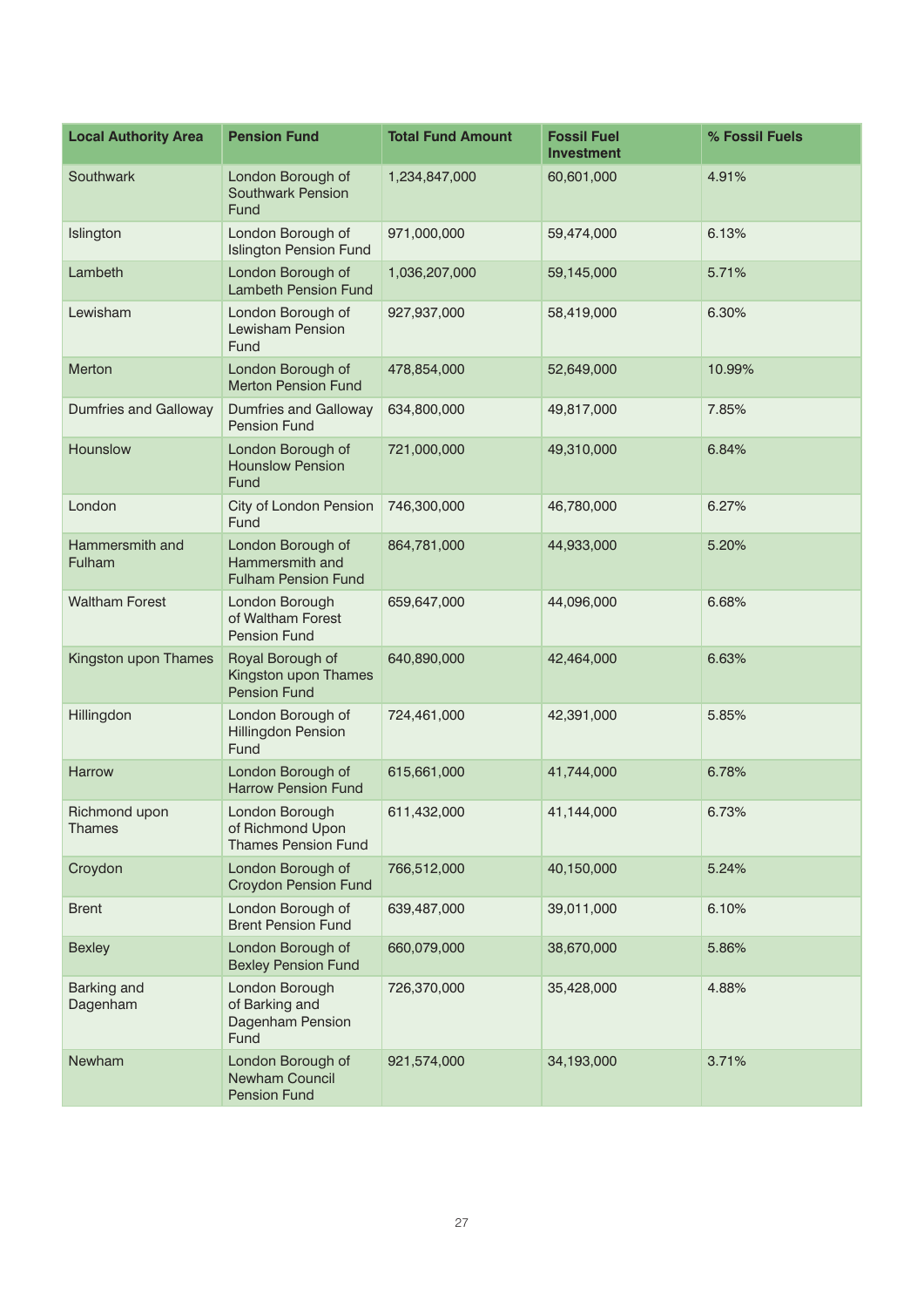| <b>Local Authority Area</b> | <b>Pension Fund</b>                                          | <b>Total Fund Amount</b> | <b>Fossil Fuel</b><br><b>Investment</b> | % Fossil Fuels |
|-----------------------------|--------------------------------------------------------------|--------------------------|-----------------------------------------|----------------|
| Havering                    | London Borough of<br><b>Havering Pension Fund</b>            | 468,397,000              | 34,159,000                              | 7.29%          |
| <b>Bromley</b>              | London Borough of<br><b>Bromley Pension Fund</b>             | 656,073,000              | 33,671,000                              | 5.13%          |
| Enfield                     | London Borough of<br><b>Enfield Pension Fund</b>             | 746,121,000              | 33,221,000                              | 4.45%          |
| Redbridge                   | London Borough of<br><b>Redbridge Pension</b><br><b>Fund</b> | 578,399,000              | 32,852,000                              | 5.68%          |
| Sutton                      | London Borough of<br><b>Sutton Pension Fund</b>              | 491,054,000              | 28,633,000                              | 5.83%          |
| <b>Scottish Borders</b>     | <b>Scottish Borders</b>                                      | 559,876,000              | 28,218,000                              | 5.04%          |
| Denbighshire                | <b>Clywd Pension Fund</b>                                    | 1,213,567,000            | 28,134,000                              | 2.32%          |
| Flintshire                  | <b>Clywd Pension Fund</b>                                    | 1,213,567,000            | 28,134,000                              | 2.32%          |
| Wrexham                     | <b>Clywd Pension Fund</b>                                    | 1,213,567,000            | 28,134,000                              | 2.32%          |
| <b>Shetland Islands</b>     | Shetland<br><b>Islands Council</b><br><b>Pension Fund</b>    | 331,954,000              | 26,778,000                              | 8.07%          |
| Isle of Wight               | Isle of Wight Council<br><b>Pension Fund</b>                 | 441,447,000              | 25,559,000                              | 5.79%          |
| Powys                       | Powys County Council<br><b>Pension Fund</b>                  | 463,873,000              | 23,233,000                              | 5.01%          |
| Orkney Islands              | <b>Orkney Islands Council</b><br><b>Pension Fund</b>         | 234,272,000              | 8,078,000                               | 3.45%          |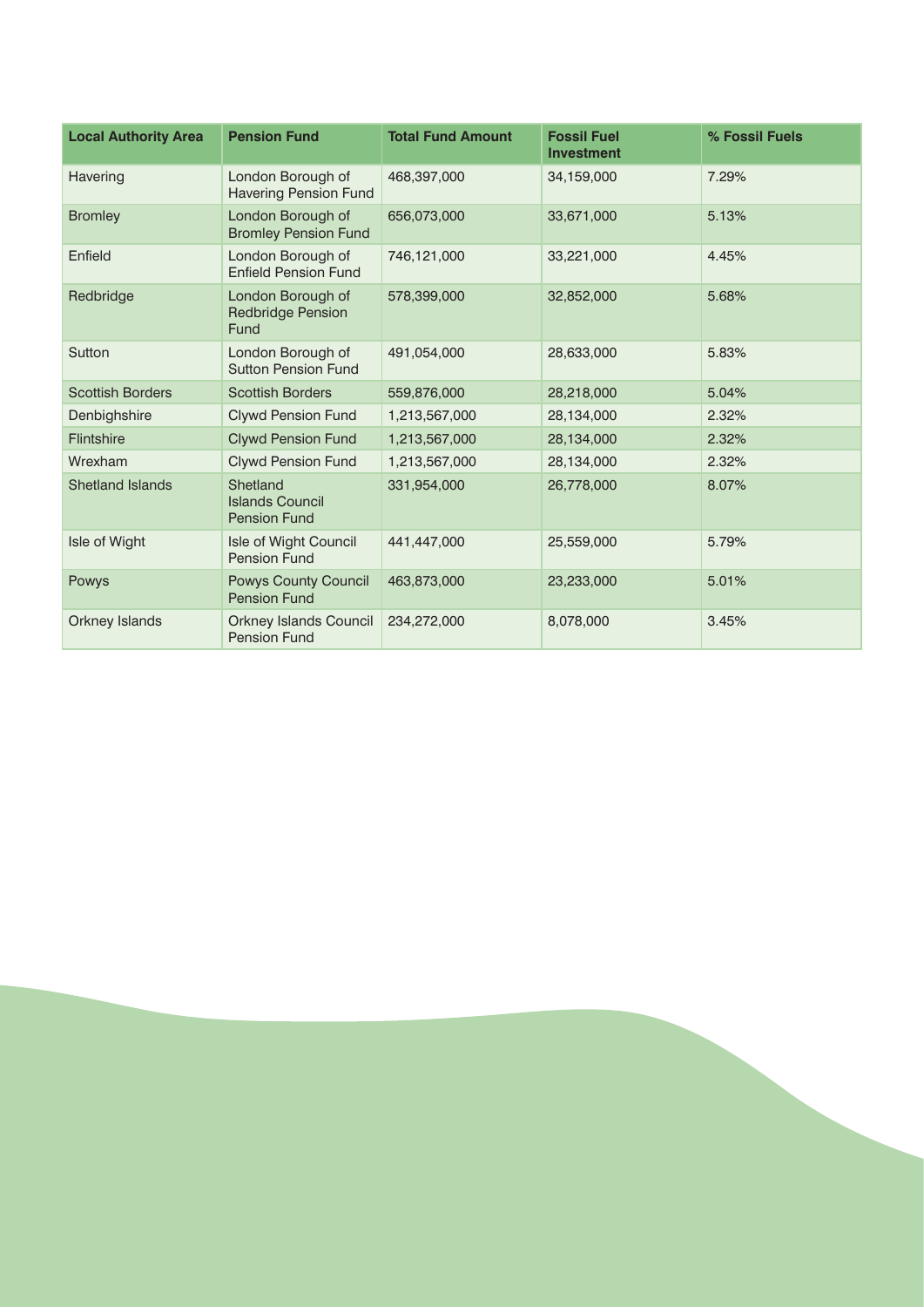## **Endnotes**

- 1. UK population 64.1 million
- 2. Population of Greater Manchester 2.7 million
- 3. Population of Camden 235,000
- 4. Covers Argyll & Bute, East Ayrshire, East Dunbartonshire, East Renfrewshire, Glasgow, Inverclyde, North Ayrshire, North Lanarkshire, Renfrewshire, South Ayrshire, South Lanarkshire, West Dunbartonshire
- 5. Covers Herefordshire and Worcestershire
- 6. Covers Lancashire, and Blackburn with Darwen
- 7. Population of Orkney 20,000
- 8. *<http://platformlondon.org/wp-content/uploads/2015/06/All-That-Glitters-Pdf.pdf> <http://platformlondon.org/2014/07/21/bp-using-egypt-crackdown-to-steamroll-unpopular-project/>*
- 9. *[http://www.independent.co.uk/news/business/news/bp-job-losses-oil-giant-to-brief-15000-uk-employees](http://www.independent.co.uk/news/business/news/bp-job-losses-oil-giant-to-brief-15000-uk-employees-on-staff-cuts-and-restructuring-plans-9979158.html)[on-staff-cuts-and-restructuring-plans-9979158.html](http://www.independent.co.uk/news/business/news/bp-job-losses-oil-giant-to-brief-15000-uk-employees-on-staff-cuts-and-restructuring-plans-9979158.html)*
- 10. *[http://www.pensionfundsonline.co.uk/content/pension-funds-insider/investment/manchester-pension-fund](http://www.pensionfundsonline.co.uk/content/pension-funds-insider/investment/manchester-pension-fund-invests-10m-in-renewable-energy/1899)[invests-10m-in-renewable-energy/1899](http://www.pensionfundsonline.co.uk/content/pension-funds-insider/investment/manchester-pension-fund-invests-10m-in-renewable-energy/1899)*
- 11. Population: East Riding (334,000), Kingston upon Hull (256,400), North east Lincolnshire (159,700), North Lincolnshire  $(169,20) = 919,300$
- 12. *<http://www.theguardian.com/uk/2007/jun/26/topstories3.weather> <http://news.bbc.co.uk/1/hi/uk/6277996.stm>*
- 13. *<http://news.bbc.co.uk/1/hi/uk/6272012.stm>*
- 14. Population: East Riding (334,000), Kingston upon Hull (256,400), North east Lincolnshire (159,700), North Lincolnshire  $(169,20) = 919,300$
- 15. *<http://www.itv.com/news/london/2013-09-03/londons-worst-performing-boroughs-for-air-pollution-revealed/>*
- 16. *<http://www.camdenfoe.org.uk/london/how-toxic-is-the-air-in-camden/>*
- 17. *<http://www.walesonline.co.uk/news/wales-news/more-50-welsh-communities-face-6693013>*
- 18. *<http://www.carbontracker.org/report/wasted-capital-and-stranded-assets/>*
- 19. *[http://www.cresc.ac.uk/sites/default/files/EnfieldExperiment\\_0.pdf](http://www.cresc.ac.uk/sites/default/files/EnfieldExperiment_0.pdf)*
- 20. Based on a £64,000, in line with previous government programmes for social rent housebuilding. This £64,000 figure represents an average grant per build that is in line with the 2008–2011 National Affordable Housing Programme, and which has been uprated in line with regional house price inflation. *[http://www.ippr.org/files/publications/pdf/the-chancellors-choices\\_Aug2015.pdf?noredirect=1](http://www.ippr.org/files/publications/pdf/the-chancellors-choices_Aug2015.pdf?noredirect=1) <http://www.nao.org.uk/wp-content/uploads/2012/07/1213465es.pdf>*
- 21. Schools: £300m could put 30 kW solar panels on 10,000 schools. There are 30,000 schools, but not all have suitable roofs. At £1000 per kW, 10,000 x 30kW x £1000 = £300 million Public buildings: Same costings as for schools. Homes: £6,000 for a 4 kW installation. 2 million homes x £6,000 = £12.4 billion *<http://www.theecoexperts.co.uk/4-kw-solar-pv-systems>* Energy generating capacity:  $10,000 \times 30$  kW  $+ 20,000 \times 30$  kW  $+ 2,000,000 \times 4$  kW  $= 8.9$  GW
- 22. *<http://www.carbonbrief.org/blog/2015/04/five-ways-the-uks-electricity-grid-is-changing/>* 23. Based on 2013 Annual electricity consumption figures – p8 – Scottish electricity consumption is almost 9% of Great Britain total (excl Northern Ireland) *[https://www.gov.uk/government/uploads/system/uploads/attachment\\_data/file/388960/Subnational\\_](https://www.gov.uk/government/uploads/system/uploads/attachment_data/file/388960/Subnational_electricity_and_gas_consumption_summary_report_2013.pdf) [electricity\\_and\\_gas\\_consumption\\_summary\\_report\\_2013.pdf](https://www.gov.uk/government/uploads/system/uploads/attachment_data/file/388960/Subnational_electricity_and_gas_consumption_summary_report_2013.pdf)* 8.9 GW represents 10.5% of UK electricity generation capacity (85 GW) *[https://www.gov.uk/government/uploads/system/uploads/attachment\\_data/file/447632/DUKES\\_2015\\_](https://www.gov.uk/government/uploads/system/uploads/attachment_data/file/447632/DUKES_2015_Chapter_5.pdf) [Chapter\\_5.pdf](https://www.gov.uk/government/uploads/system/uploads/attachment_data/file/447632/DUKES_2015_Chapter_5.pdf)*
- 24. *<http://www.renewableuk.com/en/renewable-energy/wind-energy/uk-wind-energy-database/>*